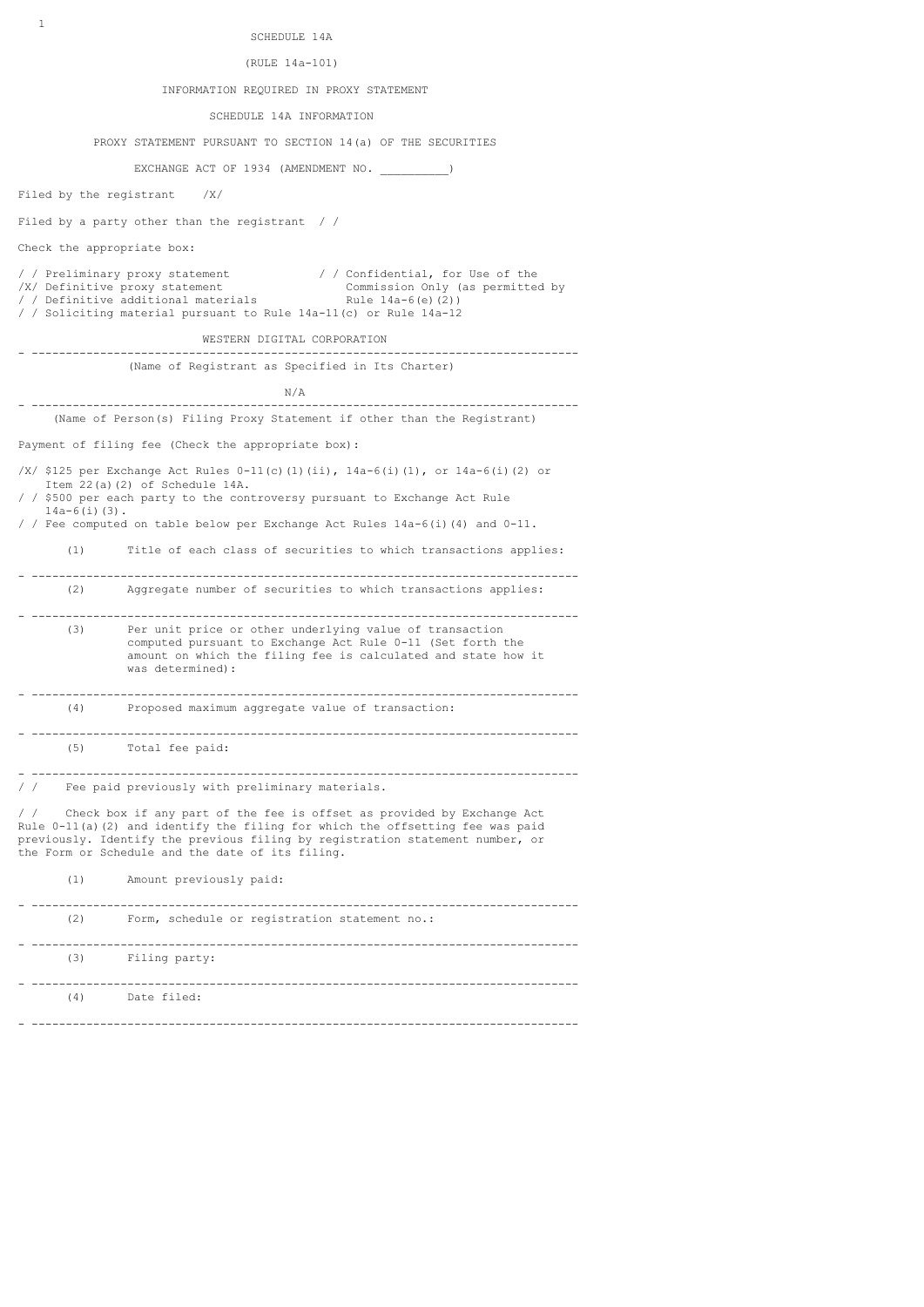8105 IRVINE CENTER DRIVE IRVINE, CALIFORNIA 92718

 -------- NOTICE OF ANNUAL MEETING OF SHAREHOLDERS TO BE HELD ON NOVEMBER 1, 1995

To the Shareholders of WESTERN DIGITAL CORPORATION

 The Annual Meeting of Shareholders of Western Digital Corporation, a Delaware corporation (the "Company"), will be held at the Company's principal executive offices, 8105 Irvine Center Drive, Irvine, California, on Wednesday, November 1, 1995, at 10:00 a.m. for the following purposes:

> 1. To elect eight directors to serve until the next annual meeting of shareholders of the Company and until their successors are elected and qualified;

 2. To approve the amendment and restatement of the Company's Stock Option Plan for Non-Employee Directors which will effect certain changes to such plan as described in this Proxy Statement regarding additional option grants and other matters;

 3. To ratify the selection of KPMG Peat Marwick LLP as independent accountants for the Company for the fiscal year ending June 29, 1996; and

 4. To transact such other business as may properly come before the meeting or any adjournment thereof.

 The Board of Directors has fixed the close of business on September 15, 1995 as the record date for the determination of shareholders entitled to notice of and to vote at the meeting.

 ALL SHAREHOLDERS ARE CORDIALLY INVITED TO ATTEND THE MEETING. YOU ARE URGED TO SIGN, DATE AND OTHERWISE COMPLETE THE ENCLOSED PROXY CARD AND RETURN IT PROMPTLY IN THE ENCLOSED ENVELOPE WHETHER OR NOT YOU PLAN TO ATTEND THE MEETING. IF YOU ATTEND THE MEETING AND WISH TO DO SO, YOU MAY VOTE YOUR SHARES IN PERSON EVEN IF YOU HAVE SIGNED AND RETURNED YOUR PROXY CARD.

By Order of the Board of Directors

 Michael A. Cornelius Vice President and Secretary

Irvine, California October 2, 1995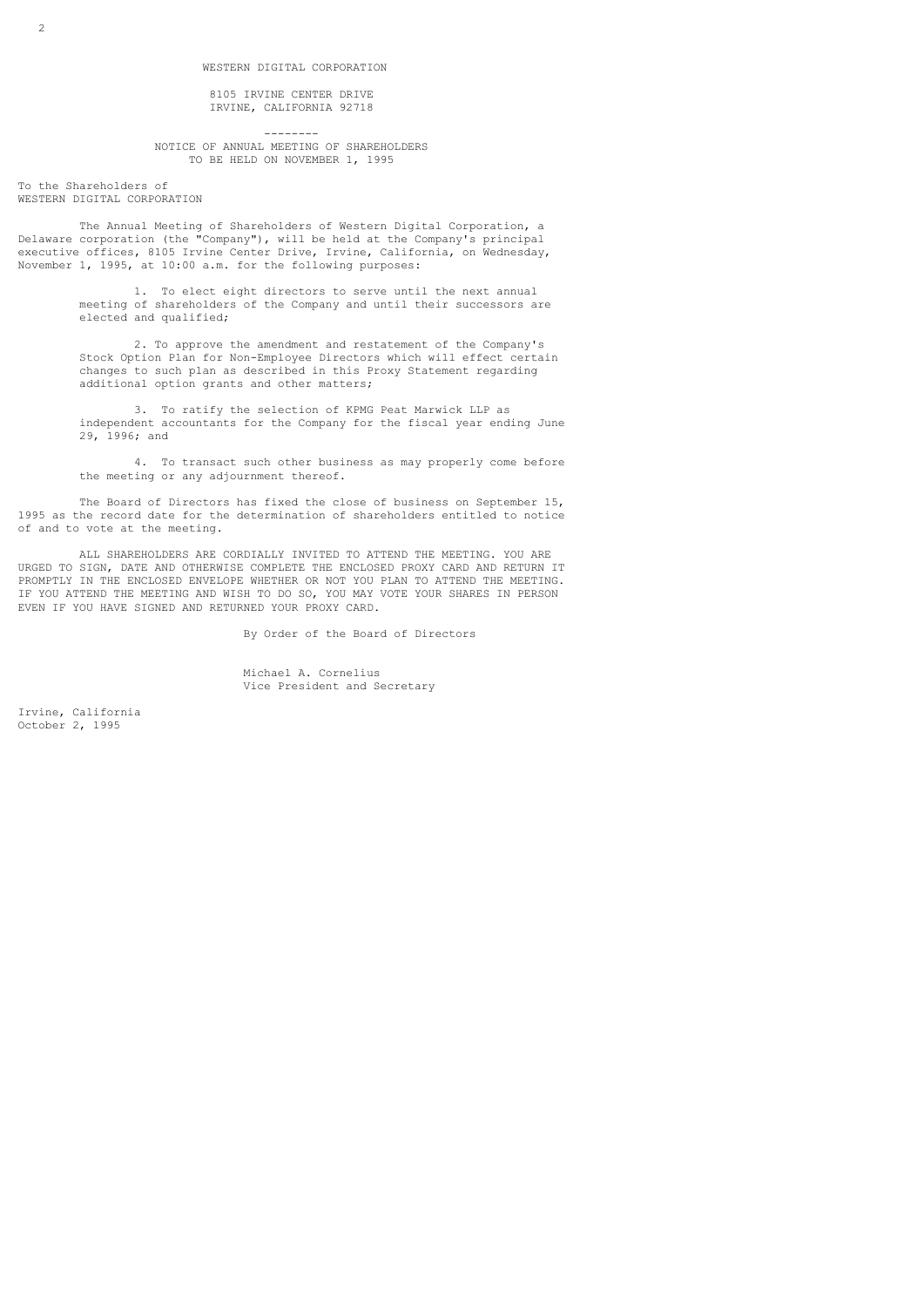#### PROXY STATEMENT

#### --------

--------

## ANNUAL MEETING OF SHAREHOLDERS

### NOVEMBER 1, 1995

 This Proxy Statement is furnished in connection with the solicitation of proxies by the Board of Directors of Western Digital Corporation, a Delaware corporation (the "Company"), for use at the Company's 1995 Annual Meeting of Shareholders to be held on November 1, 1995 at 10:00 a.m. (the "Meeting") and at any and all adjournments and postponements of the Meeting. The Meeting will be held at the Company's principal executive offices, 8105 Irvine Center Drive, Irvine, California. This Proxy Statement and the accompanying form of proxy will be first mailed to shareholders on or about October 2, 1995.

 The cost of preparing, assembling and mailing the Notice of Annual Meeting of Shareholders, Proxy Statement and form of proxy and the cost of soliciting proxies will be paid by the Company. Proxies may be solicited in person or by telephone, telegraph or cable by personnel of the Company who will not receive any additional compensation for such solicitation. The Company will pay brokers or other persons holding stock in their names or the names of their nominees for the expenses of forwarding soliciting material to their principals. In addition, the Company has engaged D.F. King & Co., Inc., New York, New York, to assist in soliciting proxies for a fee of approximately \$5,000 plus reimbursement of reasonable out-of-pocket expenses.

#### VOTING

 The close of business on September 15, 1995 has been fixed as the record date for the determination of shareholders entitled to notice of and to vote at the Meeting. On that date there were 50,657,588 shares of the Company's Common Stock outstanding. Each share is entitled to one vote on any matter that may be presented for consideration and action by the shareholders at the Meeting. The holders of a majority of the shares of Common Stock outstanding on the record date and entitled to be voted at the Meeting, present in person or by proxy, will constitute a quorum for the transaction of business at the Meeting and any adjournments and postponements thereof. Abstentions and broker non-votes are counted for the purpose of determining the presence or absence of a quorum for the transaction of business. Abstentions are counted in tabulations of the votes cast on proposals presented to shareholders, whereas broker non-votes are not counted for purposes of determining whether a proposal has been approved.

 Each proxy will be voted FOR (i) the election of the eight director nominees named herein; (ii) approval of the amendment and restatement of the Company's Stock Option Plan for Non-Employee Directors; and (iii) ratification of the selection of KPMG Peat Marwick LLP as the Company's independent accountants for the fiscal year ending June 29, 1996, unless the shareholder otherwise directs in his or her proxy. Where the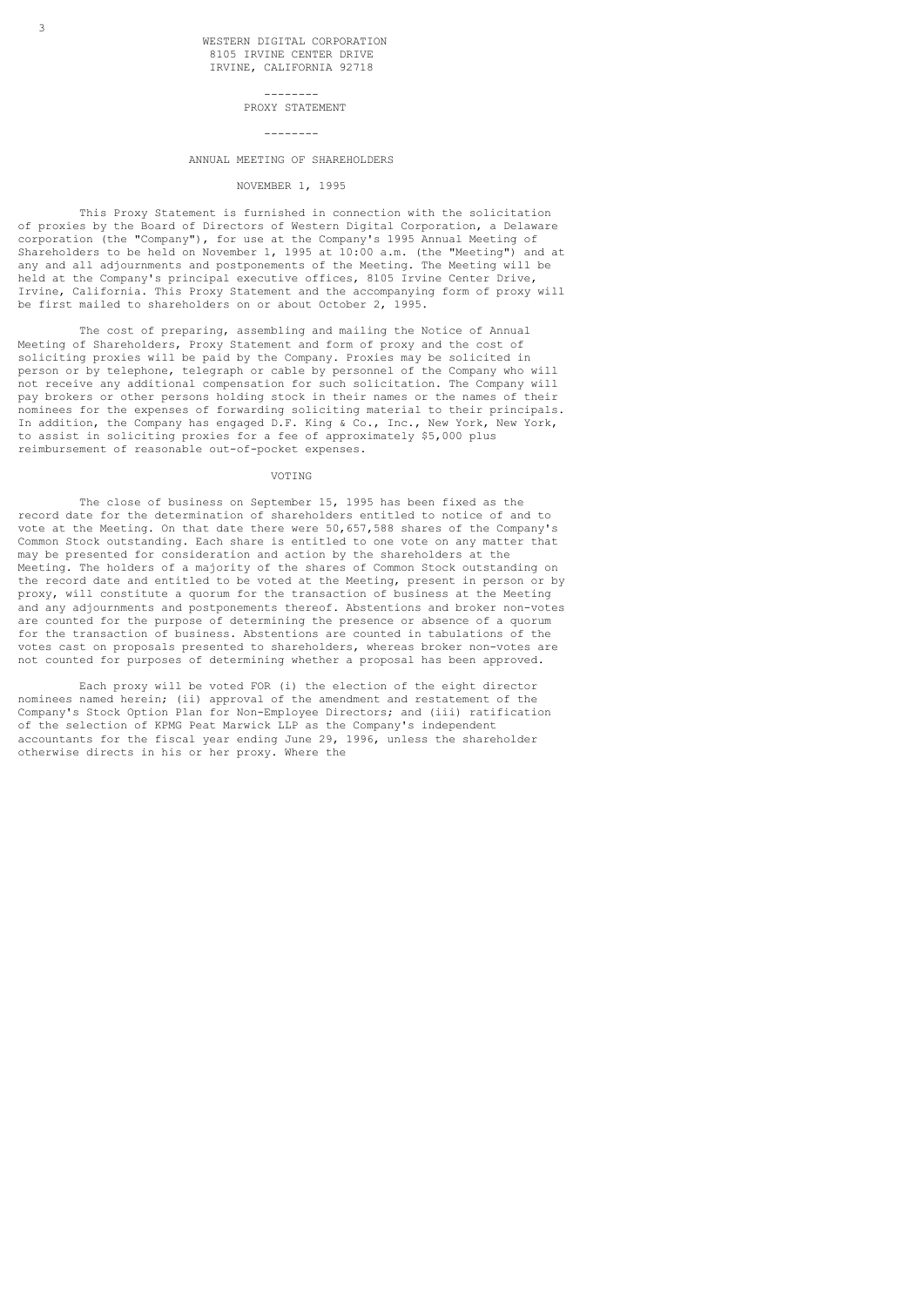shareholder has appropriately directed how the proxy is to be voted, it will be voted according to the shareholder's direction. Any shareholder has the power to revoke his or her proxy at any time before it is voted at the Meeting by submitting a written notice of revocation to the Secretary of the Company or by filing a duly executed proxy bearing a later date. A proxy will not be voted if the shareholder who executed it is present at the Meeting and elects to vote the shares represented thereby in person.

## SECURITY OWNERSHIP OF CERTAIN BENEFICIAL OWNERS

 The following table sets forth certain information, as of September 1, 1995, with respect to those known by the Company to be beneficial owners of more than five percent (5%) of the outstanding shares of the Company's Common Stock. The information is based on filings made by the respective beneficial owners with the Securities and Exchange Commission (the "Commission") or information provided to the Company by such beneficial owners. On September 1, 1995, there were 50,647,861 shares of Common Stock outstanding.

| NAME AND ADDRESS OF<br>BENEFICIAL OWNER                                                     | AMOUNT AND<br>NATURE OF<br>BENEFICIAL OWNERSHIP | PERCENT<br>OF CLASS |
|---------------------------------------------------------------------------------------------|-------------------------------------------------|---------------------|
| FMR Corp.<br>82 Devonshire Street<br>Boston, Massachusetts 02109                            | 6,086,700(1)                                    | 12.0%               |
| Wellington Management Company<br>75 State Street<br>Boston, Massachusetts 02109             | 4,718,804 (2)                                   | 9.3%                |
| The Capital Group Companies, Inc.<br>333 South Hope Street<br>Los Angeles, California 90071 | 2,878,000(3)                                    | 5.7%                |

- (1) Based upon information provided by FMR Corp. as of August 31, 1995. Includes 6,070,000 shares beneficially owned by Fidelity Management & Research Company and 16,700 shares beneficially owned by Fidelity Management Trust Company. FMR Corp. has sole voting power with respect to 16,700 shares and sole dispositive power with respect to 6,086,700 shares.
- (2) Based upon information provided by Wellington Management Company as of September 1, 1995. Wellington Management Company is deemed a beneficial owner of the shares only by virtue of the direct or indirect investment discretion they possess pursuant to the provisions of investment advisory agreements with various investment advisory clients.
- (3) Based upon information reported by The Capital Group Companies, Inc. on Schedule 13F. Capital Guardian Trust Company and Capital Research and Management Company, operating subsidiaries of The Capital Group Companies, Inc., exercised as of June 30, 1995, investment discretion with respect to 1,024,000 and 1,854,000 shares, respectively.

## SECURITY OWNERSHIP OF MANAGEMENT

 The following table sets forth the number of shares of the Company's Common Stock beneficially owned as of September 1, 1995 by each of the present directors, by each of the executive officers named in the Summary Compensation Table found elsewhere in this Proxy Statement and by all directors and executive officers as a group. The information was furnished by the respective directors and officers. On September 1, 1995, there were 50,647,861 shares of Common Stock outstanding. The number of shares beneficially owned is deemed to include shares of the Company's Common Stock as to which the directors or officers have or share either investment or voting power. Unless otherwise stated, and except for voting and investment powers held jointly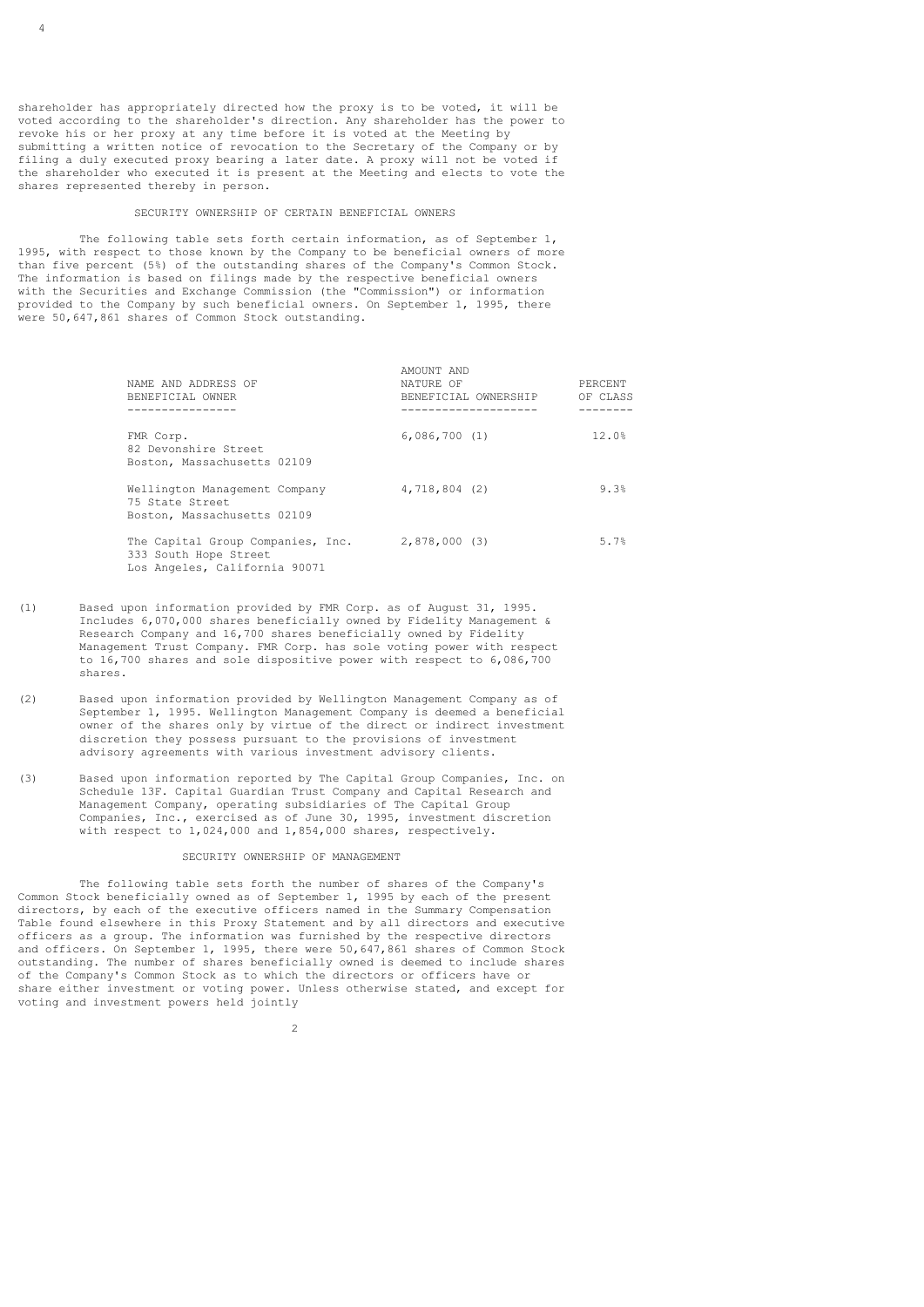with a person's spouse, the persons named in the table have sole voting and investment power with respect to all shares of Common Stock shown as beneficially owned by them.

|                                                             |                    | RIGHT TO ACOUIRE    |            |
|-------------------------------------------------------------|--------------------|---------------------|------------|
|                                                             | NUMBER OF          | OWNERSHIP UNDER     |            |
|                                                             | SHARES             | OPTIONS EXERCISABLE | PERCENT OF |
| BENEFICIAL OWNER                                            | BENEFICIALLY OWNED | WITHIN 60 DAYS (1)  | CLASS (2)  |
|                                                             |                    |                     |            |
| Charles A. Haggerty                                         | 36,498             | 213,551             |            |
| I. M. Booth                                                 | 8,800              | 30,000              |            |
| Andre R. Horn                                               | 6,000              | 15,250              |            |
| Irwin Federman                                              | 30,000             | 6,750               |            |
| Anne O. Krueger                                             | 1,100              | 30,000              |            |
| George L. Bragg                                             | 133,181            | 20,000              |            |
| Thomas E. Pardun                                            | 0                  | 5,000               |            |
| James A. Abrahamson                                         |                    | 15,000              |            |
| Peter D. Behrendt                                           |                    | 15,000              |            |
| Kathryn A. Braun                                            |                    | 67,398              |            |
| D. Scott Mercer                                             | 13,859             | 38,351              |            |
| Kenneth E. Hendrickson                                      | $\Omega$           | 313                 |            |
| Marc H. Nussbaum                                            | 11,903             | 13,153              |            |
| All Directors and Executive Officers as a group 246,553 (3) |                    | 525,267             | 1.5%       |
| (17 persons including those named above)                    |                    |                     |            |

<sup>(1)</sup> Shares which the party or group has the right to acquire within 60 days after September 1, 1995 upon the exercise of stock options.

- (2) Percentage information is omitted for each of the named individuals because his or her beneficially owned shares represent less than 1% of the outstanding shares of the Company's Common Stock.
- (3) Includes 4,913 shares allocated to the accounts of such individuals under the Company's Savings Plan as of July 31, 1995, the latest date for which information is reasonably available.

## ELECTION OF DIRECTORS

 The Company's directors are elected at each annual meeting of shareholders. Currently, the Board of Directors is comprised of nine members. Mr. George L. Bragg, currently a director, is not standing for re-election. Accordingly, the Board of Directors has reduced the number of authorized directors to eight, effective as of the date of the Meeting. At the Meeting, eight directors, which will make up the entire authorized membership of the Board of Directors at such time, will be elected to serve until the next annual meeting of shareholders and until their successors are elected and qualified. The nominees receiving the greatest number of votes at the Meeting up to the number of authorized directors will be elected.

#### NOMINEES FOR ELECTION

 The nominees for election as directors at the Meeting set forth in the table below are all incumbent directors. All the nominees were elected at the 1994 Annual Meeting of Shareholders. Each of the nominees has consented to serve as a director if elected. Unless authority to vote for any directors is withheld in a proxy, it is intended that each proxy will be voted FOR such nominees. In the event that any of the nominees for director should before the Meeting become unable to serve if elected, it is intended that shares represented by proxies which are executed and returned will be voted for such substitute nominees as may be recommended by the Company's existing Board of Directors, unless other directions are given in the proxies. To the best of the Company's knowledge, all the nominees will be available to serve.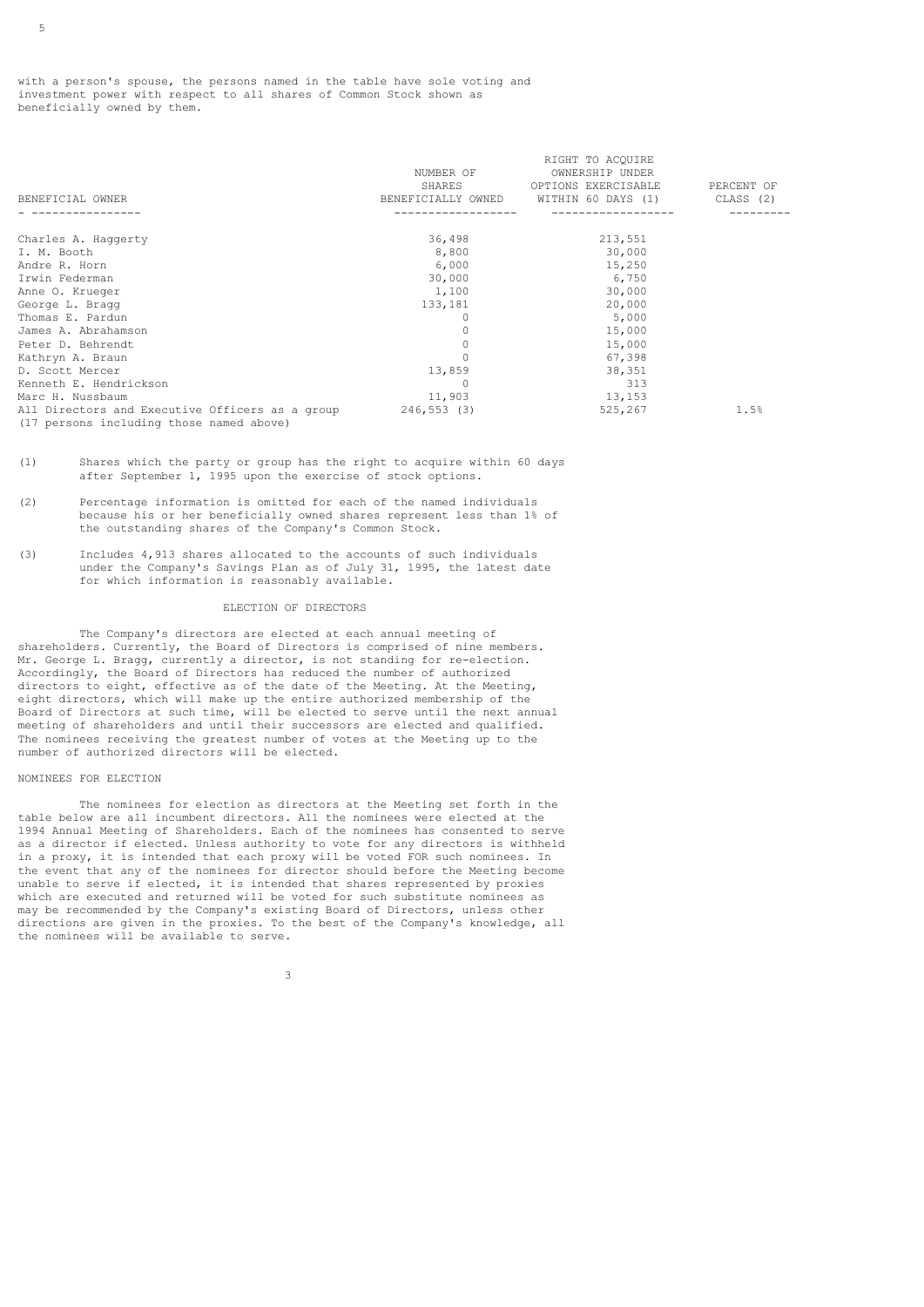| Nominee                 | Aqe | Principal Occupation                                                                                                                                                                | Director Since |
|-------------------------|-----|-------------------------------------------------------------------------------------------------------------------------------------------------------------------------------------|----------------|
| Charles A. Haggerty (1) | 54  | Chairman of the Board, President and Chief<br>Executive Officer of the Company                                                                                                      | 1993           |
| $I.M.$ Booth $(2)$      | 63  | Chairman, President and Chief Executive Officer<br>of Polaroid Corporation, a manufacturer of<br>photographic film and equipment                                                    | 1985           |
| Andre R. Horn (3)       | 67  | Retired; former Chairman of the Board of Joy<br>Manufacturing Company, a maker of heavy<br>machinery, and former Chairman of Needham &<br>Company, Inc., an investment banking firm | 1985           |
| Irwin Federman (4)      | 60  | Partner of U.S. Venture Partners, a venture<br>capital investment firm                                                                                                              | 1986           |
| Anne O. Krueger (5)     | 61  | Professor of Economics, Stanford University                                                                                                                                         | 1989           |
| Thomas E. Pardun (6)    | 52  | President and Chief Executive Officer of U S<br>WEST Multimedia Communications, Inc., a<br>subsidiary of U S WEST, Inc., a diversified<br>communications company                    | 1993           |
| James A. Abrahamson (7) | 62  | Senior Advisor with Galway Partners, L.L.C., an<br>investment and merchant bank                                                                                                     | 1994           |
| Peter D. Behrendt (8)   | 56  | Chairman, President and Chief Executive Officer<br>of Exabyte Corporation, a manufacturer of<br>computer tape storage products                                                      | 1994           |

- (1) Mr. Haggerty joined the Company as President in June 1992 and has been a director since January 1993. He assumed the additional positions of Chairman and Chief Executive Officer on June 30, 1993. Prior to joining the Company, he spent his 28-year business career in various positions at IBM. In 1987, he became IBM's Vice President of Worldwide Operations for the AS/400. He then served as Vice President/General Manager, Low-End Mass-Storage Products, responsible for operations in the United States, Japan and the United Kingdom. Immediately prior to joining the Company, he held the position of Vice President of IBM's worldwide OEM storage marketing. Mr. Haggerty also serves as a director of Pentair, Inc., Navistar International Corp. and Sync Research Inc.
- (2) Mr. Booth has served in his present position for more than five years. He also serves as a director of Polaroid Corporation, John Hancock Mutual Life Insurance Company and State Street Bank & Trust.
- (3) Mr. Horn retired in 1991 after having served as Chairman of Needham & Company, Inc. from 1985 to March 1991. He serves as a director of Varco International, Inc., Remec and GTI Corporation. Needham & Company, Inc. has from time to time acted as an investment banker for the Company.
- (4) Mr. Federman has served in his present position for more than five years. He also serves as a director of Komag, Inc., Electronics for Imaging, Inc. and Telcom Semiconductor Inc.
- (5) Dr. Krueger assumed her present position on July 1, 1993. From January 1987 until that time, she served as Arts and Sciences Professor of Economics in the Department of Economics at Duke University. She also serves as a director of Nordson Corporation.
- (6) Mr. Pardun assumed his present position in April 1993. From May 1988 until that time, he served in key executive positions with U S WEST Multimedia Communications, Inc., as Vice President, Marketing and Planning and as Vice President and General Manager, Business and Government Services. He also serves as a director of Exabyte Corporation.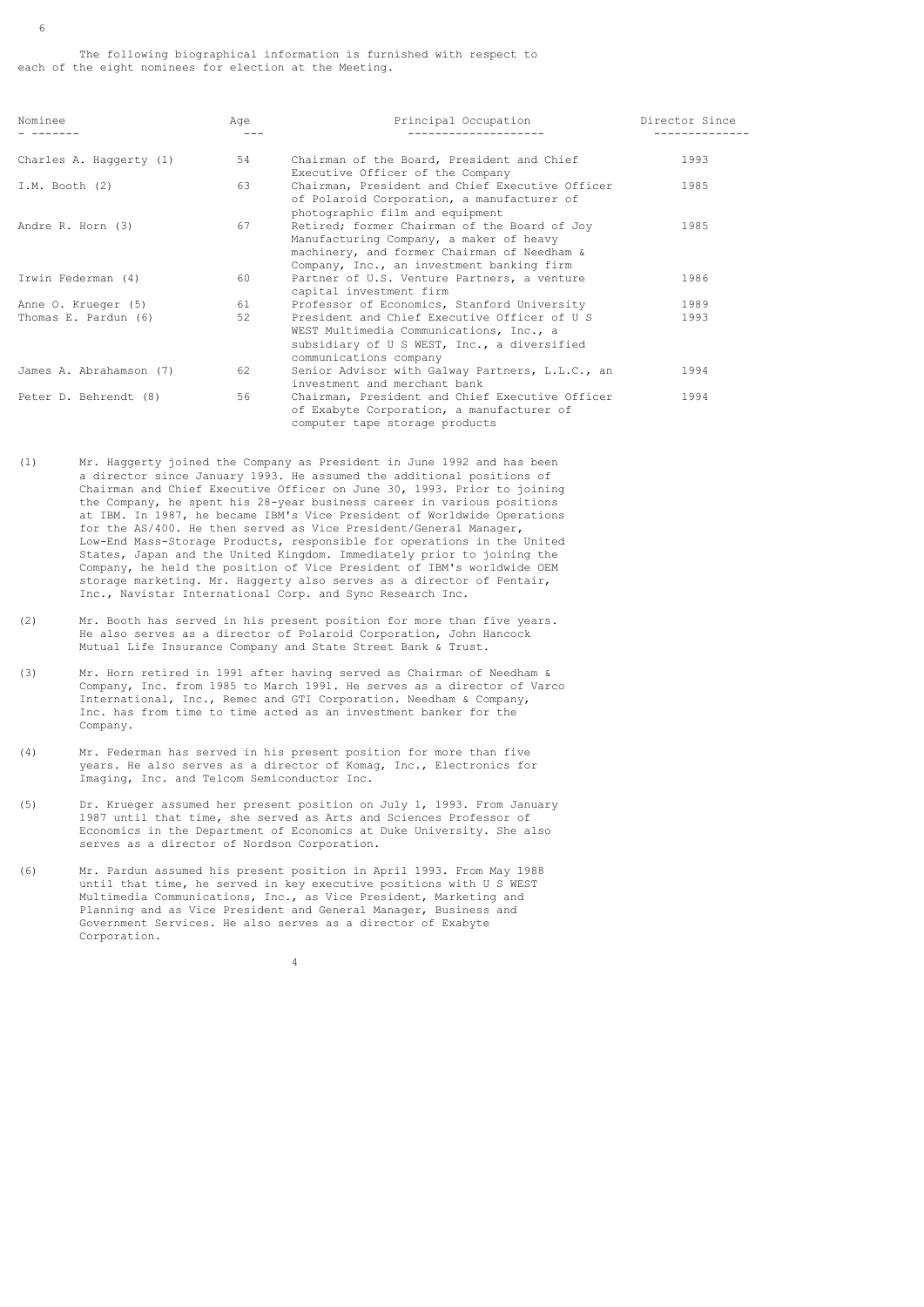- (7) Mr. Abrahamson assumed his present position in June 1995. From October 1992 until that time, he served as Chairman of the Board of Oracle Corporation, an information management software and services company. From October 1989 to September 1992, Mr. Abrahamson served in key executive positions with Hughes Aircraft Company, including Executive Vice President for Corporate Development and President of the Transportation Sector. Prior to October 1989, Mr. Abrahamson served 33 years in the United States Air Force, rising to the rank of Lieutenant General.
- (8) Mr. Behrendt joined Exabyte Corporation as President and director in July 1987. In July 1990 he was elected to the additional position of Chief Executive Officer, and in January 1992 he was appointed Chairman of the Board of Exabyte.

## COMMITTEES AND MEETINGS

7

 The executive committee of the Board of Directors during the Company's fiscal year ended July 1, 1995 ("fiscal year 1995") consisted of Messrs. Haggerty, Abrahamson, Bragg, Federman and Horn and Dr. Krueger. Between meetings of the Board of Directors, the executive committee may exercise all of the powers of the Board (except those powers expressly reserved by applicable law to the Board) in the management and direction of the business and conduct of the affairs of the Company in all cases in which specific directions have not been given by the Board.

 The audit committee of the Board of Directors during fiscal year 1995 consisted of all of the non-employee directors. The audit committee reviews, acts on and reports to the Board of Directors with respect to various financial reporting and accounting practices and consults with the Company's independent accountants and management with respect thereto. The committee (i) reviews, prior to publication, the Company's annual financial statements; (ii) reviews the scope of the current annual audit and fees therefor, and the results of the prior year's audit; (iii) reviews the Company's accounting and financial reporting principles and practices; (iv) reviews the Company's system of internal accounting controls; (v) reviews the scope of any other services to be performed by the independent accountants; (vi) recommends the retention or replacement of the independent accountants; (vii) reviews the adequacy of the Company's accounting and financial personnel resources; and (viii) reviews and considers any other matters relative to the audit of the Company's accounts and the preparation of its financial statements and reports that the committee deems appropriate.

 The compensation committee of the Board of Directors during fiscal year 1995 consisted of all of the non-employee directors, except Mr. Bragg who did not become a member of the committee until November 10, 1994. The committee currently consists of Messrs. Federman, Abrahamson, Behrendt and Booth. The compensation committee advises the Board of Directors with respect to various compensation matters and administers the Company's Employee Stock Option Plan and Employee Stock Purchase Plan.

 The Board of Directors acts as a committee of the whole with respect to nominations for membership on the Board. The nominating committee reviews and makes recommendations to the Board of Directors regarding nominees for directors and committee assignments for the Board of Directors. The nominating committee will consider nominees recommended by shareholders. A shareholder desiring to make such a recommendation should submit the name, address, telephone number and qualifications of the proposed nominee in writing to Michael A. Cornelius, Secretary of the Company, 8105 Irvine Center Drive, Irvine, California 92718.

 During fiscal year 1995, there were seven meetings of the Board of Directors, one meeting of the executive committee, three meetings of the audit committee, six meetings of the compensation committee and one meeting of the nominating committee. While a director, each of the current Board members attended 75% or more of the aggregate of the meetings of the Board of Directors and the meetings of the committees of the Board on which he or she served during such period.

the contract of the contract of the contract of the contract of the contract of the contract of the contract of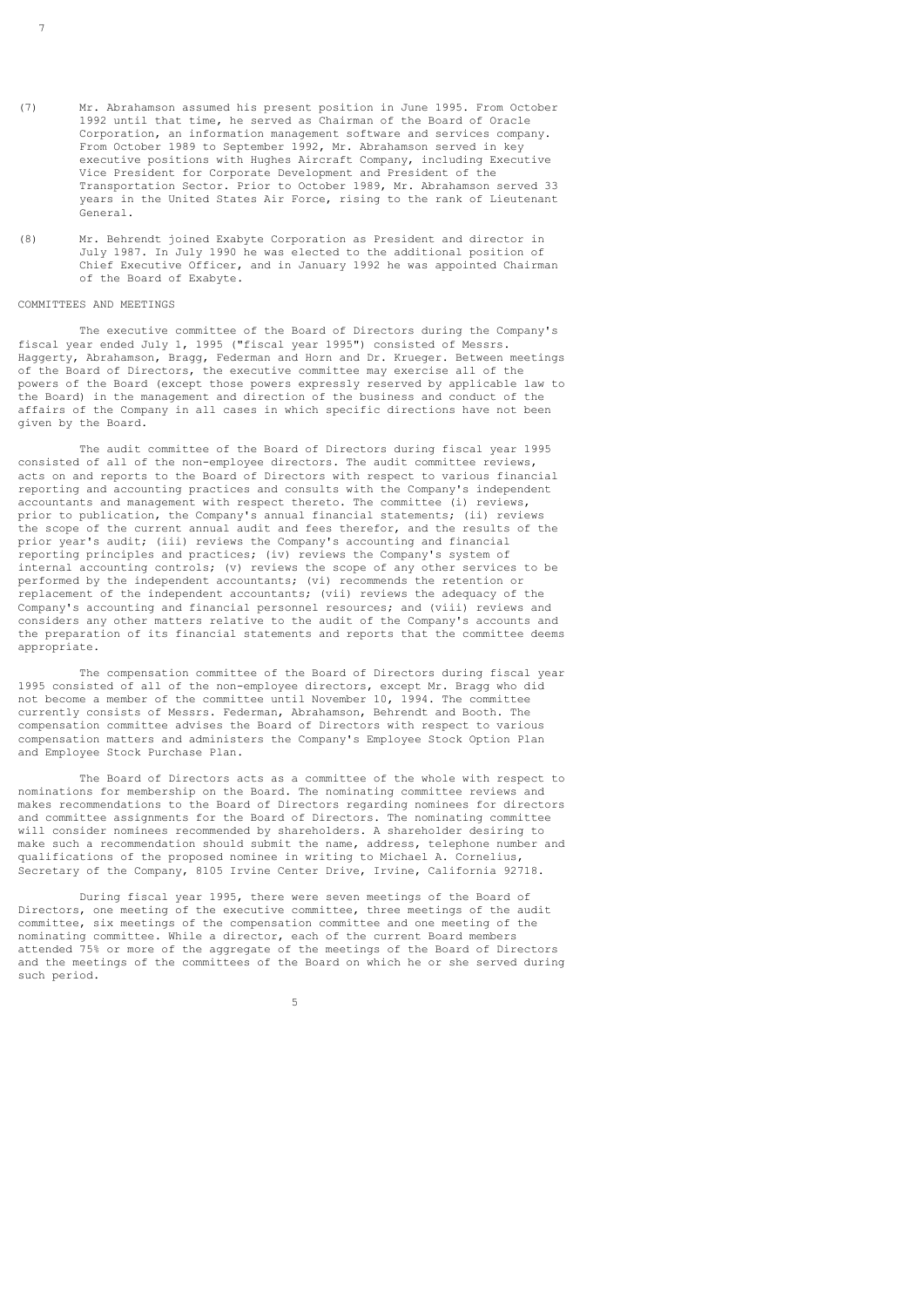#### DIRECTOR COMPENSATION

## CASH COMPENSATION

 Directors who are not employees of the Company receive an annual retainer of \$22,000, plus compensation of \$2,000 for each session (day or consecutive days) during which they attend a Board meeting or meeting of a committee of the Board, \$500 for each meeting held by telephone conference, and reimbursement for travel expenses. In addition, the chairman of each committee of the Board receives an annual retainer of \$2,000. Mr. Haggerty, who is an employee of the Company, does not receive any compensation for his services as a director.

## NON-EMPLOYEE DIRECTORS STOCK-FOR-FEES PLAN

 The Non-Employee Directors Stock-for-Fees Plan was approved by a vote of the shareholders on November 19, 1992 and became effective January 1, 1993. Under the plan, each non-employee director may elect to receive shares of the Company's Common Stock in lieu of any or all of the annual retainer fee and meeting attendance fees otherwise payable in cash to such non-employee director for that calendar year. Pursuant to the plan, on each date that an electing director becomes entitled to payment of director fees, the Company shall grant to the director that number of shares of Common Stock that is determined by dividing the amount of the cash fee the director would have received but for the election by the fair market value of the Common Stock on that date. No shares were issued under the plan in fiscal years 1995, 1994 and 1993.

 The maximum aggregate number of shares of Common Stock that may be issued under the plan is 200,000 shares, subject to antidilution adjustments. The plan will terminate on December 31, 2002 unless it is terminated by earlier action of the Board of Directors. The Board of Directors has the power to suspend, discontinue or amend the plan at any time; provided, however, that no amendment will be effective without shareholder approval, if such shareholder approval is required under any law or regulation binding on the Company.

## DEFERRED COMPENSATION PLAN

 The Company adopted a Deferred Compensation Plan as of May 15, 1994 under which all directors and employees selected for participation by the compensation committee of the Board are permitted to defer payment of compensation otherwise payable to them by the Company. Directors who elect to participate are permitted to defer a minimum of \$3,000 per calendar year and up to 100% of their compensation. Interest was guaranteed to accrue at a rate of between 3% and 4.5% for calendar year 1994, with future rates determined prior to the beginning of that year based upon results of the preceding year. The interest rate for calendar year 1995 was 7.4%.

 Pursuant to the terms of the plan, three directors deferred compensation earned in their role as a director in fiscal year 1995 and 1994, respectively, as follows: Mr. Behrendt (\$30,000 and zero), Mr. Federman (\$40,000 and \$2,000), and Mr. Pardun (\$36,000 and \$2,500).

#### STOCK OPTION PLAN FOR NON-EMPLOYEE DIRECTORS

 The Company has a Stock Option Plan for Non-Employee Directors (the "Directors Plan") under which options to purchase the Company's Common Stock are granted to the Company's non-employee directors. The Directors Plan was adopted by the Board and approved by the shareholders in 1985. The Board has approved an amendment and restatement of the Directors Plan, subject to approval by the Company's shareholders at the Meeting. A description of the Directors Plan is contained in this Proxy Statement under the heading "Approval of the Amendment and Restatement of the Stock Option Plan for Non-Employee Directors."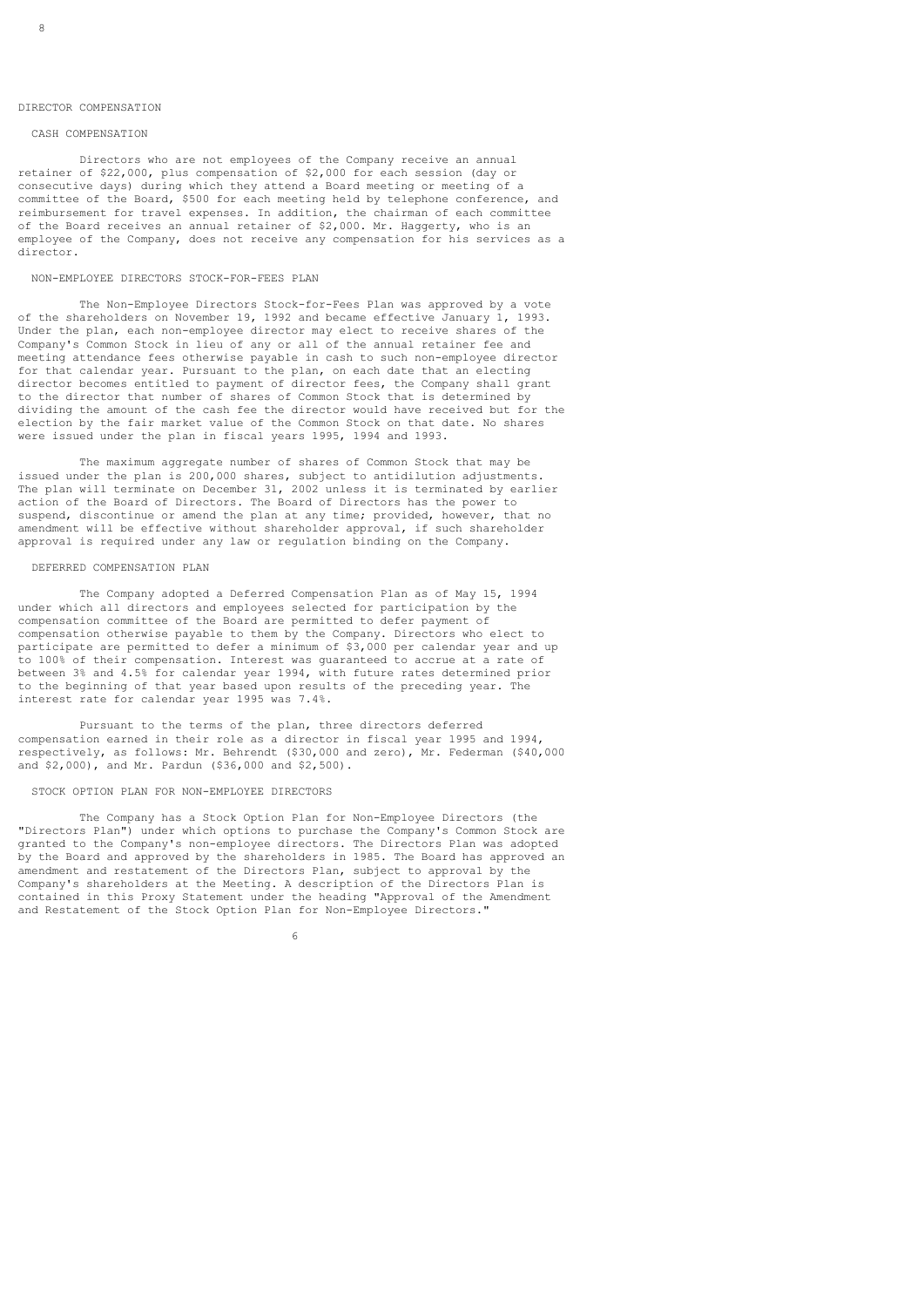From July 1, 1992 through July 1, 1995, options to purchase up to 130,000 shares of Common Stock having a weighted average exercise price per share of \$11.97 were issued to six non-employee directors under the Directors Plan. A total of 92,900 shares were purchased during that period upon exercise of options granted under the Directors Plan.

#### EXECUTIVE COMPENSATION

#### REPORT OF THE COMPENSATION COMMITTEE

 The compensation committee of the Board of Directors has furnished the following report on executive compensation:

## EXECUTIVE OFFICER COMPENSATION

 The Company's executive compensation policies and programs are designed to (i) provide competitive levels of overall compensation that will attract and retain the best executive talent in the industry, (ii) motivate executive officers to perform at their highest level, (iii) align executive officer and shareholder interests to create shareholder value, and (iv) reward executive officers for achievement of corporate, group and individual objectives.

 To achieve these goals, the compensation committee and the Board of Directors have established an executive compensation program primarily consisting of three integrated components-base salary, annual incentive awards, and stock options.

 BASE SALARY. Base salaries for executive officers are set by the compensation committee after considering factors such as the competitive environment, experience level, position and responsibility and overall contribution of the executive. The compensation committee considers competitive data from independent survey sources of peer companies in competition for similar management talent, which include both direct competitors of the Company and other companies in the high-technology industry with similar size and performance characteristics. These survey data are then analyzed by independent consultants and the Company's Vice President, Human Resources, who then provide the necessary information to the compensation committee. In making its decisions, the compensation committee exercises its judgment based on all of the factors described above. Although the Company generally targets base salary levels at the 50th percentile of the competitive data, no specific formula is applied to determine the weight of each of the factors.

 ANNUAL INCENTIVE AWARDS. The annual incentive awards for executive officers are at risk and for fiscal year 1995 were awarded under two separate but related compensation programs. The Management Incentive Plan measures the performance of executive officers and other senior executives against specific objectives and awards incentive bonuses from a bonus pool. The plan is reviewed and approved annually by the compensation committee and the Board of Directors early in the fiscal year. The compensation committee establishes the annual incentive opportunity for each executive officer in relation to his or her base salary. For fiscal year 1995, awards under the plan were primarily weighted towards corporate and business unit profitability, thus establishing a direct link between executive pay and company profitability. Other factors measured in the plan, but given lesser weight, included achieving linearity of sales and meeting established quality measures.

 The Company also has a Profit Sharing Plan covering all eligible U.S. based employees. The Company has during each of the past three years authorized 8% of pre-tax profits to be allocated to the participants. For fiscal year 1995, awards to executive officers and other employees eligible to participate in the Management Incentive Plan were limited to 10% of their base salary. Effective with fiscal year 1996, executive officers and other employees eligible to participate in the Management Incentive Plan will no longer participate in the Profit Sharing Plan.

 STOCK OPTIONS. The third component of the compensation program for executive officers is in the form of stock option awards. The Company's Employee Stock Option Plan, adopted in 1978, provides for long-term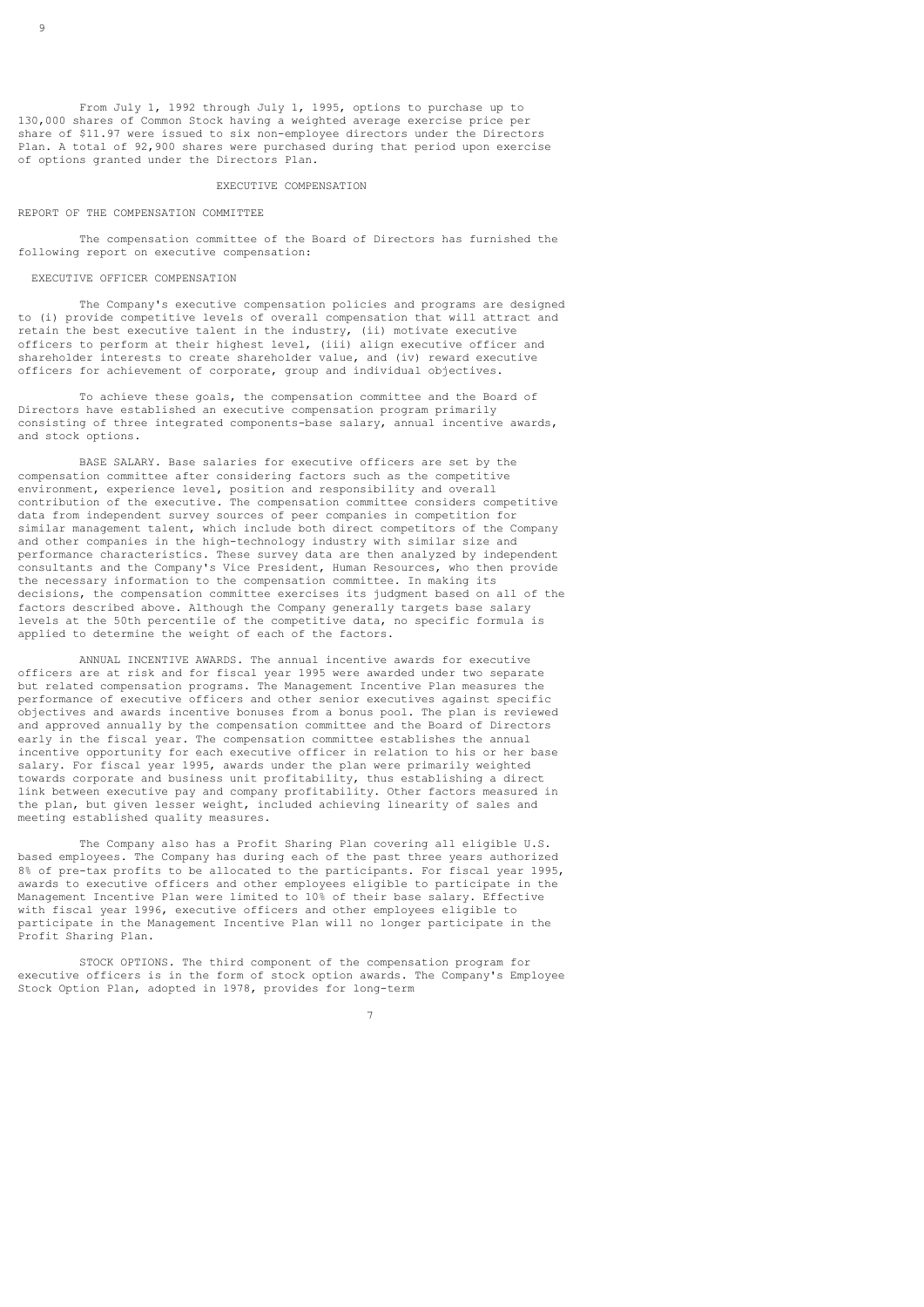incentive compensation for employees of the Company, including executive officers. Stock option awards align the interests of executive officers with those of shareholders by providing an equity interest in the Company, thereby providing incentive for such executive officers to maximize shareholder value. Option awards directly tie executive compensation to the Company's stock.

 The compensation committee is responsible for determining, subject to the terms of the Employee Stock Option Plan, the individuals to whom grants are made, the timing of grants, and the number of shares per grant. The number of shares are determined based on the individual's position in the Company, competitive company practices, and the number of unvested shares already held by the individual. Stock options are granted with an exercise price equal to the fair market value of the Company's Common Stock on the day of the grant. The options vest over a four year period.

 LONG-TERM RETENTION AWARDS. For fiscal year 1996 the Company has adopted a long-term retention program under which the Company will grant cash awards to key employees whose retention is critical to the Company's future success. These one-time awards will vest 10% at the end of the second year, 25% at the end of the third year, and 65% at the end of the fourth year. Until vested, the value of the awards will vary according to a formula based on the market price of the Company's Common Stock.

CORPORATE TAX DEDUCTION ON COMPENSATION IN EXCESS OF \$1 MILLION A YEAR

 Section 162(m) of the Internal Revenue Code, enacted in 1993, generally limits the tax deductibility by public companies of certain executive compensation to \$1 million for the Chief Executive Officer and the four other most highly compensated executive officers. Based on the proposed regulations, any taxable compensation derived from the exercise of stock options granted under the Employee Stock Option Plan described above should be exempt from the tax deductibility limit. Bonuses under the Company's Management Incentive Plan do not currently meet all of the requirements of Section 162(m). However, the Company believes the Management Incentive Plan as currently structured best serves the interests of the Company and its shareholders by allowing the Company to recognize an executive officer's contribution as appropriate. For fiscal year 1995, no executive officer's taxable compensation exceeded the \$1 million limit on deductibility.

## CHIEF EXECUTIVE OFFICER COMPENSATION

 The process of determining the compensation for the Company's Chief Executive Officer and the factors taken into consideration in such determination are generally the same as the process and factors used in determining the compensation of all of the Company's executive officers. The Committee considers both the Company's overall performance and the Chief Executive Officer's individual performance.

 Mr. Haggerty served as the Company's chief executive officer for the entire fiscal year 1995. For the fiscal year, he received a base salary of \$600,000 and an incentive compensation bonus of \$500,000. Mr. Haggerty's salary was determined based on an analysis of salaries paid by peer companies, including the Company's direct competitors, and on Mr. Haggerty's individual performance. The compensation committee's determination concerning his annual incentive award and his stock option award were based on its assessment of his effectiveness in improving the competitive position and financial performance of the Company, the success of his drive to instill and reinforce within the Company a culture of quality, integrity and discipline, and his ability to continue to enhance long-term value for the Company's shareholders.

Respectfully submitted,

 Irwin Federman, Chairman James A. Abrahamson Peter D. Behrendt I. M. Booth

en andere de la provincia de la provincia de la provincia de la provincia de la provincia de la provincia del<br>Segundo de la provincia de la provincia de la provincia de la provincia de la provincia de la provincia de la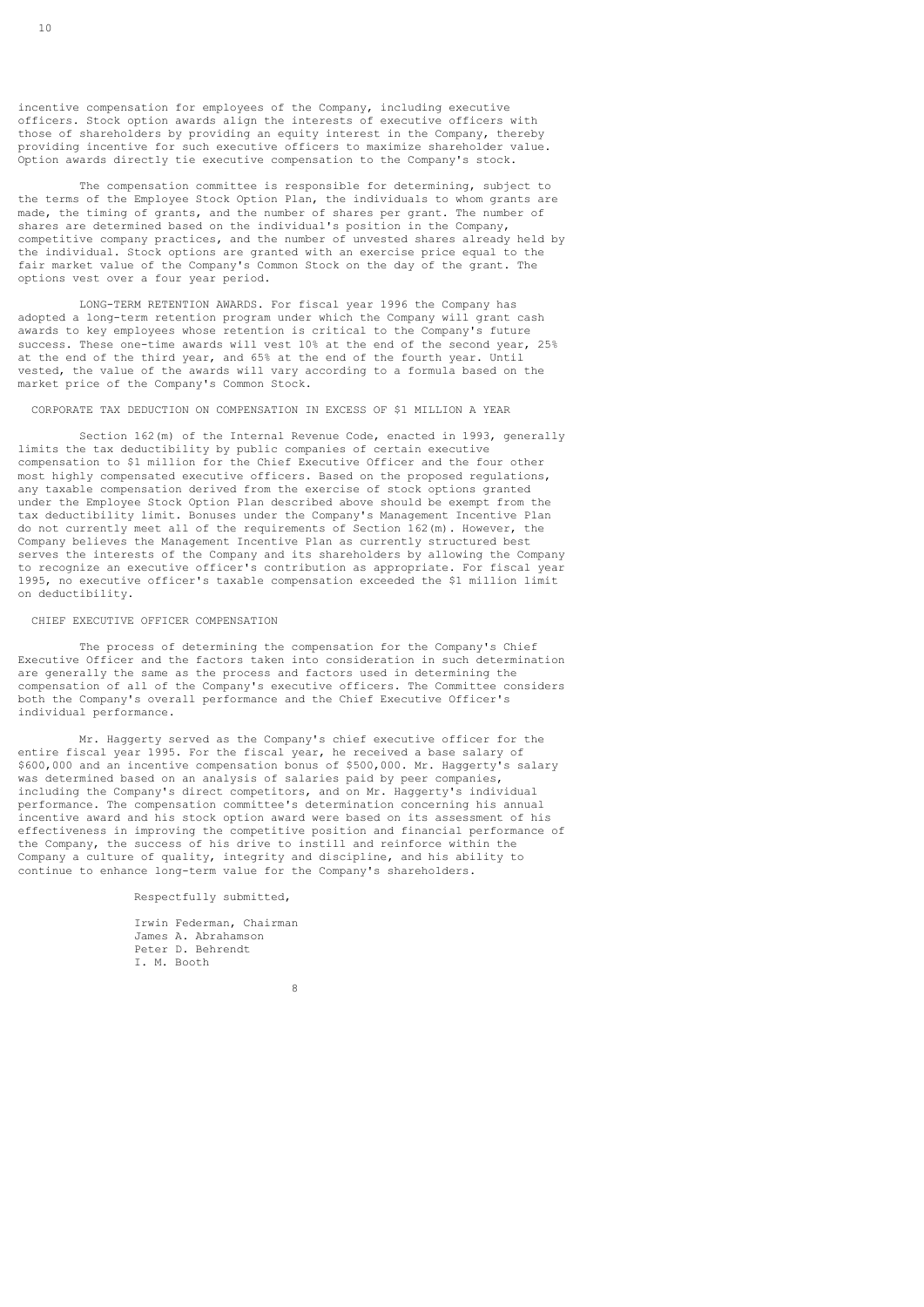## SUMMARY COMPENSATION TABLE

 The following table sets forth the compensation paid to the Company's Chief Executive Officer and the four other most highly paid executive officers for the last three fiscal years. The table includes the dollar value of base salary, bonus earned, option awards (shown in number of shares) and certain other compensation, whether paid or deferred.

|                                                               |      | Annual Compensation |                 | Long-Term<br>Compensation                                                                                                   |                |
|---------------------------------------------------------------|------|---------------------|-----------------|-----------------------------------------------------------------------------------------------------------------------------|----------------|
|                                                               |      |                     |                 | Awards<br>$- - - - - -$                                                                                                     |                |
| Name and Principal Position<br>______________________________ | Year | -----------         |                 | Securities Underlying<br>Salary $(\hat{\xi})$ Bonus $(\hat{\xi})$ (1) Options/SARs $(\#)(2)$ Compensation $(\hat{\xi})$ (3) | All Other      |
| Charles A. Haggerty                                           | 1995 |                     | 600,000 536,469 |                                                                                                                             | 120,000 35,406 |
| Chairman, President &                                         | 1994 |                     | 450,000 487,163 | 50,000                                                                                                                      | 89,229         |
| Chief Executive Officer                                       | 1993 | 300,000 3,460       |                 | 201,000                                                                                                                     | 111,670        |
| Kathryn A. Braun                                              | 1995 | 303,633 227,116     |                 | 20,000                                                                                                                      | 15,969         |
| Executive Vice President,                                     | 1994 | 265,750 292,549     |                 | 20,000                                                                                                                      | 12,972         |
| Personal Storage Products                                     | 1993 | 247,500             | 2,791           | 63,750                                                                                                                      | 8,547          |
| D. Scott Mercer                                               | 1995 | 276,667 175,013     |                 | 17,000                                                                                                                      | 15,479         |
| Executive Vice President,                                     | 1994 | 256,441 180,374     |                 | 37,000                                                                                                                      | 74,531         |
| Chief Financial & Administrative Officer                      | 1993 | 222,250 55,035      |                 | 30,000                                                                                                                      | 139,521        |
| Kenneth E. Hendrickson                                        | 1995 | 240,000 180,779     |                 | 5,000                                                                                                                       | 21,444         |
| Executive Vice President,                                     | 1994 | 65,461 60,000       |                 | 155,000(4)                                                                                                                  | $\Omega$       |
| Microcomputer Products                                        | 1993 | N/A                 | N/A             | N/A                                                                                                                         | N/A            |
| Marc H. Nussbaum                                              | 1995 | 227,856 157,290     |                 | 25,000                                                                                                                      | 15,243         |
| Senior Vice President, Engineering                            | 1994 | 186,173 96,604      |                 | 11,000                                                                                                                      | 10,163         |
|                                                               | 1993 | 167,666 1,907       |                 | 15,350                                                                                                                      | 9,272          |

- (1) The amounts shown in this column include bonuses paid under the Management Incentive Plan and profit sharing payments under the Profit Sharing Plan. In addition, Mr. Mercer received a guaranteed bonus of \$52,500 in fiscal year 1993.
- (2) The Company does not grant stock appreciation rights.
- (3) The amounts disclosed in this column for fiscal year 1995 represent:
	- (a) matching contributions to the Company's Savings Plan, a 401(k) plan, on behalf of Mr. Haggerty (\$4,756), Ms. Braun (\$4,917), Mr. Mercer (\$4,867), Mr. Hendrickson (\$3,163) and Mr. Nussbaum (\$5,095);
	- (b) profit sharing contributions to the Company's Savings Plan of \$9,000 each on behalf of the named executive officers;
	- (c) additional contributions on behalf of Mr. Haggerty (\$14,531) and Mr. Hendrickson (\$3,993) to the Company's Deferred Compensation Plan to offset a reduction in profit sharing awards resulting from their deferrals of salary under the Company's Deferred Compensation Plan;
	- (d) premiums paid by the Company for term life insurance on behalf of Ms. Braun  $(\frac{2}{62}, 052)$ , Mr. Mercer  $(\frac{21}{612})$ , Mr. Hendrickson (\$5,288) and Mr. Nussbaum (\$1,148); and
	- (e) payment by the Company of \$7,119 for relocation expenses on behalf of Mr. Haggerty.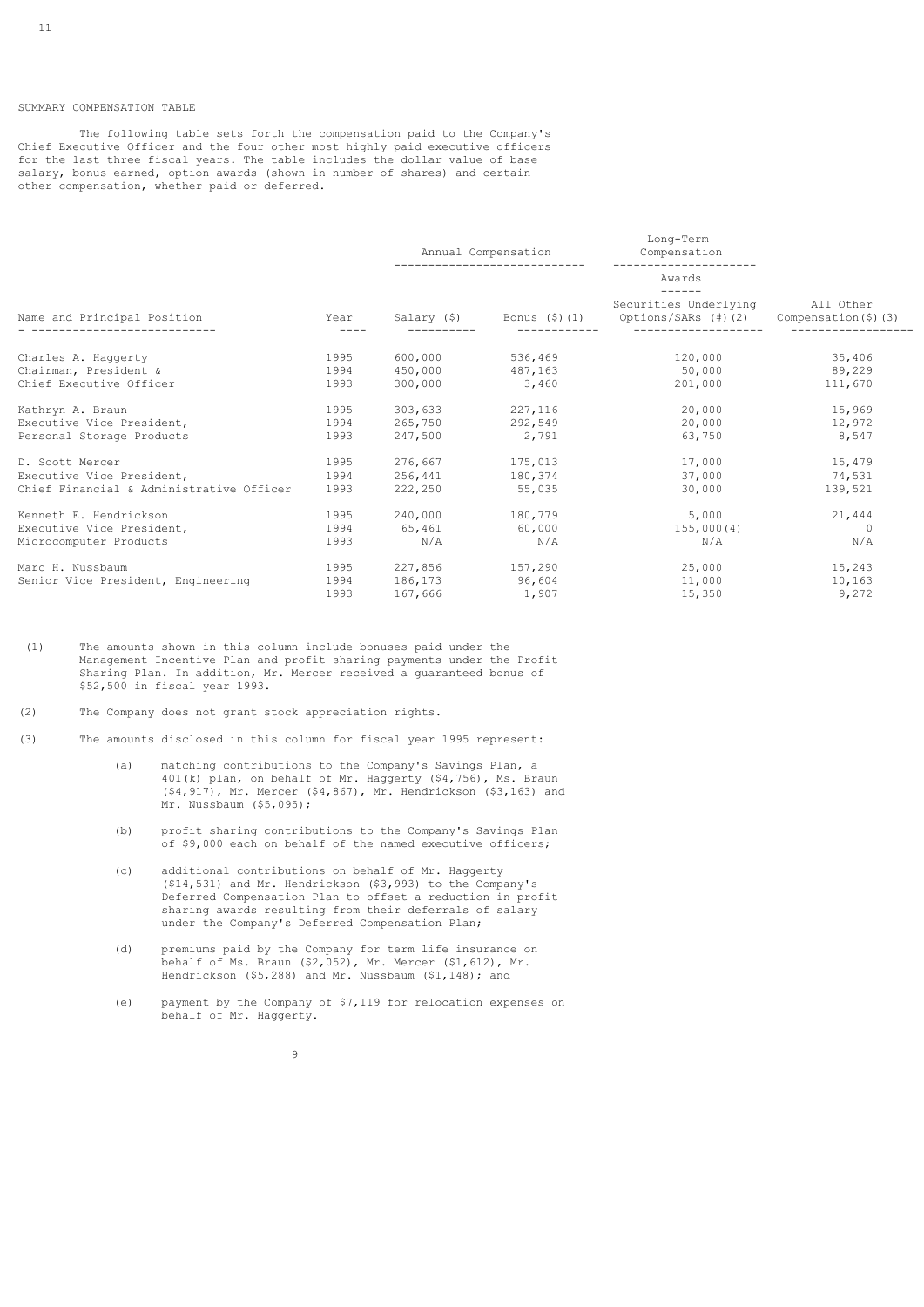(4) Mr. Hendrickson was granted options to purchase 75,000 shares at \$19.125 per share on March 24, 1994. These were subsequently canceled, and new options to purchase an equal number of shares at \$13.875 were granted to him on May 19, 1994.

### OPTION/SAR\* GRANTS IN LAST FISCAL YEAR

 The following table sets forth information regarding stock options granted to the named executive officers during the fiscal year ended July 1, 1995.

|                        |                                                                               | Individual Grants                                                       | at Assumed Annual Rates of<br>Stock Price Appreciation<br>for Option Term (2) |                      |                   |                     |
|------------------------|-------------------------------------------------------------------------------|-------------------------------------------------------------------------|-------------------------------------------------------------------------------|----------------------|-------------------|---------------------|
| Name                   | Number<br>of Securities<br>Underlying<br>Options/SARs<br>Granted $(\#)$ $(1)$ | % of Total<br>Options/SARs<br>Granted to<br>Employees in<br>Fiscal Year | Exercise or<br>Base Price<br>(\$/sh)                                          | Expiration<br>Date   | 5% (\$)           | $10\%$ (\$)         |
| Charles A. Haggerty    | 120,000                                                                       | 8.4                                                                     | \$14.00                                                                       | 07/21/04             | \$1,056,543       | \$2,677,487         |
| Kathryn A. Braun       | 20,000                                                                        | 1.4                                                                     | 14.00                                                                         | 07/21/04             | 176,091           | 446,248             |
| D. Scott Mercer        | 17,000                                                                        | 1.2                                                                     | 14.00                                                                         | 07/21/04             | 149,677           | 379, 311            |
| Kenneth E. Hendrickson | 5,000                                                                         | 0.3                                                                     | 14.00                                                                         | 07/21/04             | 44,023            | 111,562             |
| Marc H. Nussbaum       | 11,000<br>14,000                                                              | 0.8<br>1.0                                                              | 14.00<br>15.125                                                               | 07/21/04<br>09/08/04 | 96,850<br>133,168 | 245,436<br>337, 475 |

Potential Realizable Value

\* The Company does not grant Stock Appreciation Rights.

- (1) All options were granted under the Company's Employee Stock Option Plan adopted in 1978. The options described in this column were granted on July 21, 1994 and September 8, 1994, and vest over a period of four years according to the following schedule: 25% on the first anniversary of the grant date and 6.25% at the end of each three month period thereafter. The options have a term of 10 years unless the optionee ceases to be employed by the Company, in which case the options will no longer vest and shall terminate three months after the optionee's last day of employment with the Company. The Company's Employee Stock Option Plan is currently administered by the compensation committee, which has broad discretion and authority to construe and interpret the plan and to modify outstanding options.
- (2) Potential realizable value is based on an assumption that the market price of the stock appreciates at the stated rate, compounded annually, from the date of grant to the expiration date. These values are calculated based on requirements promulgated by the Securities and Exchange Commission and do not reflect the Company's estimate of future stock price appreciation. Actual gains, if any, are dependent on the future market price of the Company's Common Stock.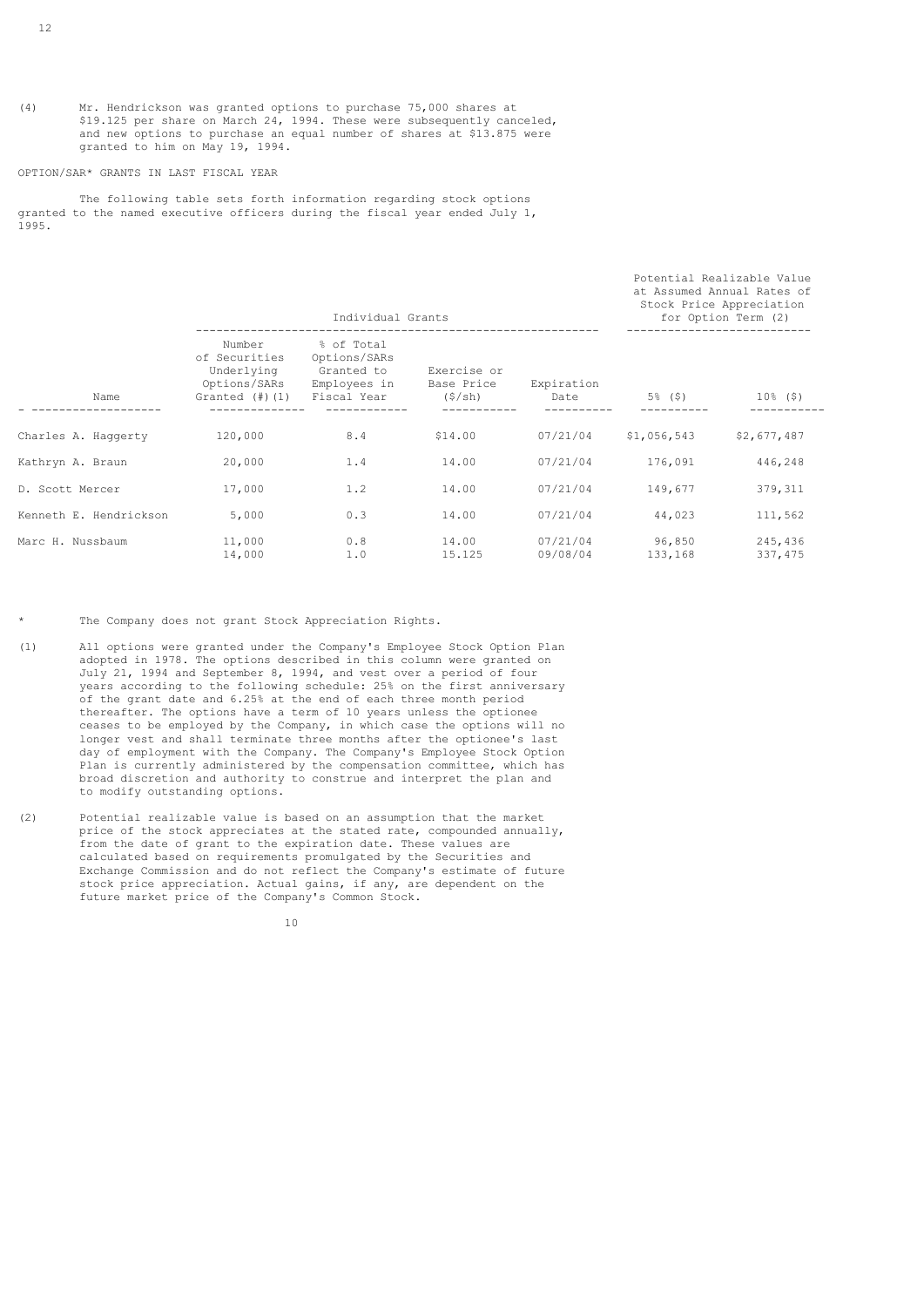AGGREGATED OPTION/SAR\* EXERCISES IN LAST FISCAL YEAR AND FISCAL YEAR-END OPTION/SAR VALUES

 The following table sets forth the number of shares acquired on exercise of stock options and the aggregate gains realized on exercise in fiscal year 1995 by the Company's executive officers named in the Summary Compensation Table. The table also sets forth the number of shares covered by exercisable and unexercisable options held by such executives on July 1, 1995, and the aggregate gains that would have been realized had these options been exercised on July 1, 1995, even though these options were not exercised, and the unexercisable options could not have been exercised, on July 1, 1995.

|                        |                                       |                                |             | Number of Securities<br>Underlying Unexercised<br>Options/SARs<br>At Fiscal Year End (#) |             | Value of Unexercised<br>In-the-Money<br>Options/SARs<br>At Fiscal Year End (2)(\$) |
|------------------------|---------------------------------------|--------------------------------|-------------|------------------------------------------------------------------------------------------|-------------|------------------------------------------------------------------------------------|
| Name                   | Shares Acquired<br>on<br>Exercise (#) | Value<br>Realized $(\$)$ $(1)$ | Exercisable | Unexercisable                                                                            |             | Exercisable Unexercisable                                                          |
| Charles A. Haggerty    | 46,450                                | \$702,556                      | 154,113     | 270,437                                                                                  | \$1,776,503 | \$1,936,291                                                                        |
| Kathryn A. Braun       | 50,000                                | 748,587                        | 53,414      | 66,640                                                                                   | 626,889     | 516,653                                                                            |
| D. Scott Mercer        | 27,500                                | 405, 313                       | 38,000      | 63,500                                                                                   | 451,031     | 554,781                                                                            |
| Kenneth E. Hendrickson | 20,000                                | 120,000                        | 0           | 65,000                                                                                   | $\circ$     | 235,000                                                                            |
| Marc H. Nussbaum       | 0                                     | $\Omega$                       | 15,194      | 40,902                                                                                   | 170,365     | 196,565                                                                            |

The Company does not grant Stock Appreciation Rights.

- (1) Market value on the date of exercise of shares covered by options exercised, less option exercise price.
- (2) These amounts represent the difference between the exercise price of the in-the-money options and the market price of the Company's Common Stock on July 1, 1995. The closing price of the Company's Common Stock on that day on the New York Stock Exchange was \$17.50. Options are in-the-money if the market value of the shares covered thereby is greater than the option exercise price.

## COMPENSATION COMMITTEE INTERLOCKS AND INSIDER PARTICIPATION

 The compensation committee of the Company's Board of Directors currently consists of Messrs. Federman, Abrahamson, Behrendt and Booth. No current member of the compensation committee is a current or former officer or employee of the Company. During fiscal year 1995, the compensation committee consisted of all of the non-employee directors, except Mr. Bragg, who did not become a member of the compensation committee until November 10, 1994. Mr. Bragg was an officer of the Company from July 1991 to March 1993 serving in various positions including Vice Chairman of the Board, Vice President of Human Resources and Chief Financial Officer. There are no compensation committee interlocks between the Company and other entities involving the Company's executive officers and Board members who serve as executive officers or Board members of such other entities.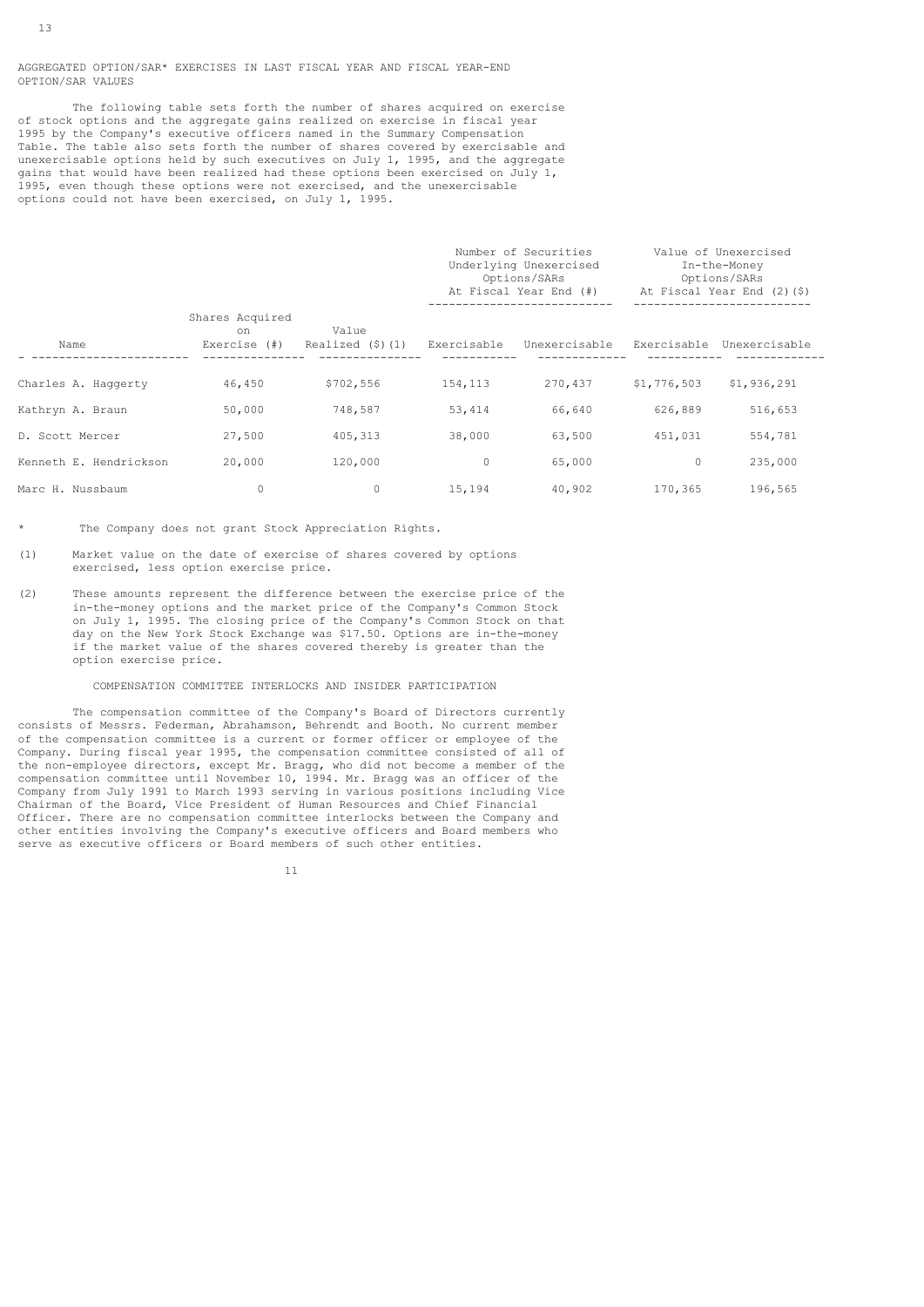### STOCK PERFORMANCE GRAPH

 The following graph compares the cumulative total shareholder return of the Company's Common Stock with the cumulative total return of the S&P 500 Index and the Hambrecht & Quist Hardware Index for the five years ended July 1, 1995. The graph assumes that \$100 was invested on June 30, 1990 in the Company's Common Stock and each index and that all dividends were reinvested. No cash dividends have been declared on the Company's Common Stock. Shareholder returns over the indicated period should not be considered indicative of future shareholder returns.

## WESTERN DIGITAL CORPORATION STOCK PERFORMANCE GRAPH

| (FISCAL YEAR COVERED) | WESTERN DIGITAL |     | H&O HARDWARE |     | S&P 500 INDEX |      |
|-----------------------|-----------------|-----|--------------|-----|---------------|------|
| Jun-90                | 13.250          | 100 | 105.06       | 100 | 358.02        | 100  |
| $Jun-91$              | 4,000           | 30  | 88.88        | 85  | 371.16        | 104  |
| Jun-92                | 4.875           | 37  | 94.35        | 90  | 408.14        | 114  |
| $Jun-93$              | 4.125           | 31  | 75.21        | 72  | 450.53        | 126  |
| $Jun-94$              | 12.750          | 96  | 73.83        | 70  | 444.27        | 124  |
| Jun-95                | 17.500          | 132 | 129.69       | 123 | 544.75        | 1.52 |
|                       |                 |     |              |     |               |      |

## COMPLIANCE WITH SECTION 16(A) OF THE EXCHANGE ACT

 Under the securities laws of the United States, the directors and executive officers of the Company and persons who own more than ten percent of the Company's Common Stock are required to report their initial ownership of the Company's Common Stock and any subsequent changes in that ownership to the Commission and the New York Stock Exchange. Specific due dates for these reports have been established, and the Company is required to disclose in this proxy statement any late filings during fiscal year 1995. To the Company's knowledge, based solely on its review of the copies of such reports required to be furnished to the Company during fiscal year 1995, all of these reports were timely filed.

#### CHANGE OF CONTROL

 Effective January 18, 1990, the Board of Directors of the Company adopted an Extended Severance Plan pursuant to which eligible employees of the Company may receive severance benefits in the event of termination of employment under certain circumstances involving a change of control of the Company. For this purpose, a change of control is defined generally as the acquisition by any person of beneficial ownership of 33-1/3% or more of the voting stock of the Company, certain mergers or other business combinations involving the Company, sale of substantially all the assets of the Company, liquidation of the Company or change in a majority of the incumbent members of the Board of Directors (except for changes in Board composition approved by a majority of incumbent directors). Subject to certain terms and conditions set forth in the plan, the extended severance benefits become payable in the event that, within two years following a change of control, an eligible employee is terminated by the Company without cause, or resigns following a reduction in such employee's compensation or responsibility level.

MEASUREMENT PERIOD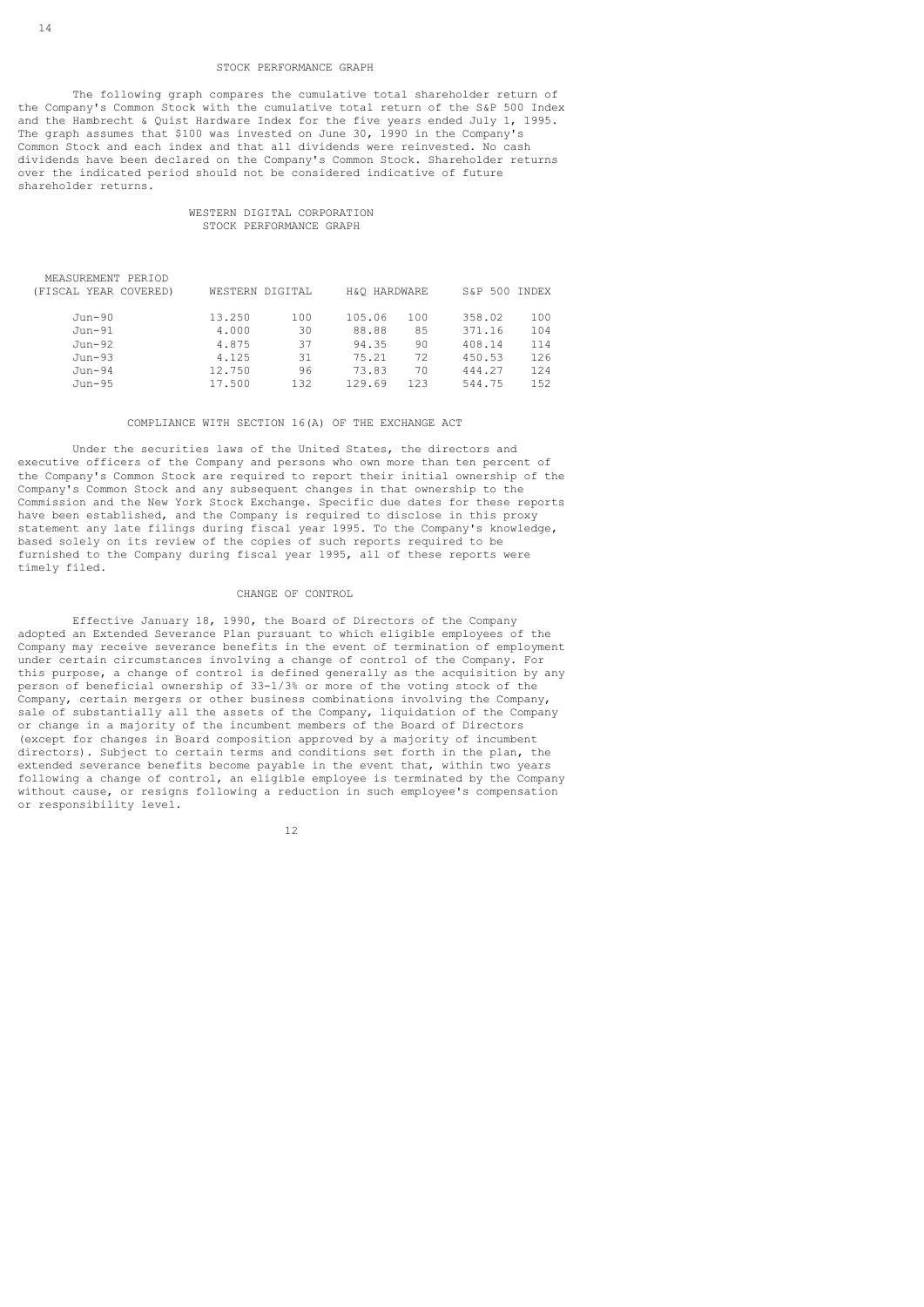In such event, the eligible employee is entitled to receive a lump sum cash payment equal to the present value of a multiple of such employee's monthly compensation (salary plus average bonus or commissions, as applicable). The multiple applied to such monthly compensation is equal to the number of months in the applicable severance period to which such employee has become entitled by virtue of his or her position with the Company and number of months employed prior to termination. The severance period for officers of the Company is equal to twelve months plus one additional month for each full two-month period of service in excess of one year up to a maximum severance period of thirty-six months. Other participants are entitled to a severance period ranging from two months to twenty-four months depending on employment level and length of service. If any part of the amount payable under the plan to any employee is determined by the Company's accountants to be nondeductible by the Company under Section 280G of the Internal Revenue Code, the payment will be subject to reduction to the minimum extent necessary to make the entire payment deductible; provided, however, that amounts payable under the plan to elected officers will not be so reduced unless the amount of the reduction is less than the lesser of (i) \$100,000 or (ii) 10% of the total amount (before any reduction) payable under the plan. An employee entitled to receive such a severance payment will also be entitled to continued coverage under the Company's benefit programs.

 All domestic employees with an average of at least twenty hours per week of service, and such key foreign employees as are designated as participants by the compensation committee of the Board, are covered by the plan. The plan shall terminate on January 17, 2000, unless it is earlier terminated or extended by the Board subject to certain conditions set forth in the plan.

> APPROVAL OF THE AMENDMENT AND RESTATEMENT OF THE STOCK OPTION PLAN FOR NON-EMPLOYEE DIRECTORS

### GENERAL

 The Company maintains its Stock Option Plan for Non-Employee Directors (as amended to date, the "Current Plan"), pursuant to which non-employee directors of the Company receive grants of options to purchase Common Stock of the Company. The Company's Board of Directors has unanimously approved an amendment and restatement of the Current Plan in the form attached as Exhibit A to this proxy statement (the "Amended Plan"), subject to approval by the Company's shareholders. The Current Plan is scheduled to expire on May 15, 2005 and authorizes a total of 800,000 shares of the Company's Common Stock for issuance upon the exercise of options granted thereunder; the Amended Plan will not extend the expiration date or increase the number of shares authorized.

 The Amended Plan changes the provisions of the Current Plan related to grants of additional options. Under the Current Plan, six months after any exercise or expiration of an option, the optionee automatically receives a replacement option to purchase the number of shares underlying the exercised or expired option ("Replacement Option"). The Company believes this feature may encourage non-employee directors to exercise their options and sell the underlying shares, and also unfairly favors non-employee directors whose initial options are granted at times when the Company's Common Stock price is relatively low. Replacement Options are not granted under the Amended Plan; instead all non-employee directors will automatically receive additional options to purchase up to 5,000 shares annually at the time of their re-election to the Company's Board of Directors ("Additional Options"). Notwithstanding the foregoing, however, Replacement Options will continue to be granted as under the Current Plan in respect of options that are exercised or expire on or before December 31, 1995, but such Replacement Options will be treated for all purposes like Additional Options granted under the Amended Plan. No Replacement Options will be granted in respect of exercises or terminations after December 31, 1995.

 The Amended Plan also changes the provisions of the Current Plan related to vesting of all options. Under the Current Plan, initial options to purchase 20,000 shares granted when a person becomes a non-employee director ("Initial Options") vest 10,000 shares six months after grant, 5,000 shares on the first anniversary of the grant date, and 5,000 shares on the second anniversary of the grant date. Replacement Options under the Current Plan vest 20% six months after grant and an additional 5% at the end of each of the next 16 three-month periods thereafter. Under the Amended Plan, Initial Options vest 5,000 shares on the first anniversary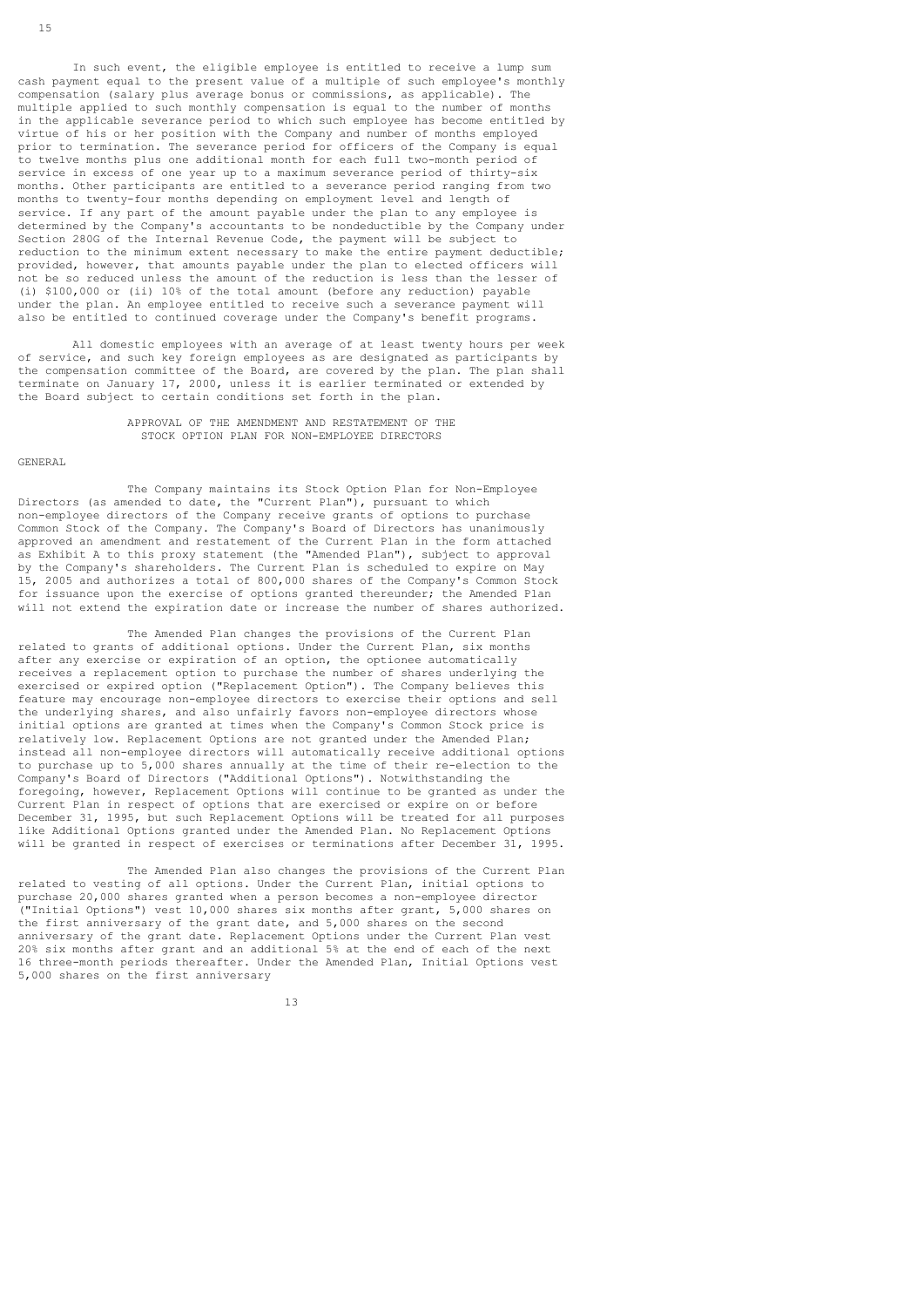of the grant date and 1,250 shares at the end of each of the next 12 three-month periods thereafter, and Additional Options vest 1,250 shares on the first anniversary of the date of grant and 312.5 shares at the end of each of the next 12 three-month periods thereafter.

 In addition, the Amended Plan modifies the Current Plan in certain other respects, including to (i) eliminate the 30,000 share cap on grants of Replacement Options under the Current Plan (Additional Options under the Amended Plan); (ii) make stock options granted under the Current Plan governed by the Amended Plan, subject to the consent of the holders of such stock options; (iii) give Additional Options a term of ten years, instead of five and one-half years for Replacement Options under the Current Plan; (iv) make Additional Options (like Initial Options) exercisable for a period of one year after the date a recipient ceases to be a director for any reason, rather than one year for Replacement Options if cessation is due to death or permanent disability and three months if cessation is due to any other reason as under the Current Plan; (v) allow the Company in its discretion to accept consideration other than cash or Company stock in payment of the exercise price of options, allow exercise in a broker-assisted transaction in which the exercise price is not received until promptly after exercise, and allow the loan of the exercise price to the optionee subject to prompt repayment; (vi) provide that if the Company consummates any reorganization or merger or consolidation, each option will thereafter be exercisable only for the securities and/or other consideration that a holder of the same number of shares as are subject to that option would have been entitled to receive in such reorganization or merger or consolidation (as opposed to the Current Plan, which provides for such a change only if the Company is the surviving entity in a merger or consolidation); and (vii) provide that if a change in control (as defined in the Amended Plan) occurs and in connection therewith an optionee ceases to be a director of the Company, then such optionee's options will automatically vest and remain exercisable for a period of one year (or, if shorter, until the expiration date of the option) (as opposed to the Current Plan, which provides that in case of a dissolution or liquidation, or a merger or consolidation in which the Company is not the surviving entity, each outstanding option will automatically vest and become exercisable prior to such event, and then will terminate, unless the agreement of merger or consolidation provides otherwise).

 The following is a summary of the principal features of the Amended Plan, and is qualified in its entirety by and subject to the actual provisions of the Amended Plan, a copy of which is attached to this proxy statement as Exhibit A.

### PURPOSE AND ELIGIBILITY

 The basic purpose of the Amended Plan (like the Current Plan) is to attract and retain qualified non-employee directors and align their interests with the Company's shareholders by offering them an opportunity and incentive to acquire the Company's Common Stock. The Amended Plan is structured to enable non-employee directors to serve as disinterested administrators of employee stock incentive plans of the Company under Rule 16b-3 ("Rule 16b-3") promulgated by the Securities and Exchange Commission (the "Commission") under the Securities Exchange Act of 1934, as amended (the "Exchange Act").

 Directors are eligible to receive grants of options under the Amended Plan if they have not been employees of the Company or any of its affiliates or otherwise eligible to receive any equity securities of the Company pursuant to any plan of the Company or any of its affiliates (other than the Amended Plan or a similar plan for directors of the Company) since the beginning of the Company's most recently completed fiscal year ("Eligible Directors"). There are currently seven non-employee directors who would be eligible to participate in the Amended Plan; future non-employee directors would also be eligible. If the Plan had been in effect for the fiscal year ended July 1, 1995, options to purchase a total of 45,000 shares would have been granted to non-employee directors thereunder, all as Additional Options.

## ADMINISTRATION AND AMENDMENT

14

 The Amended Plan will be administered by the Company, which, subject to the express provisions of the Amended Plan, will have the power to interpret the Amended Plan and the rights and obligations of the Company and option recipients and to adopt and amend such rules and regulations for the administration thereof as it may deem desirable. However, the Company has no authority or discretion with respect to recipients,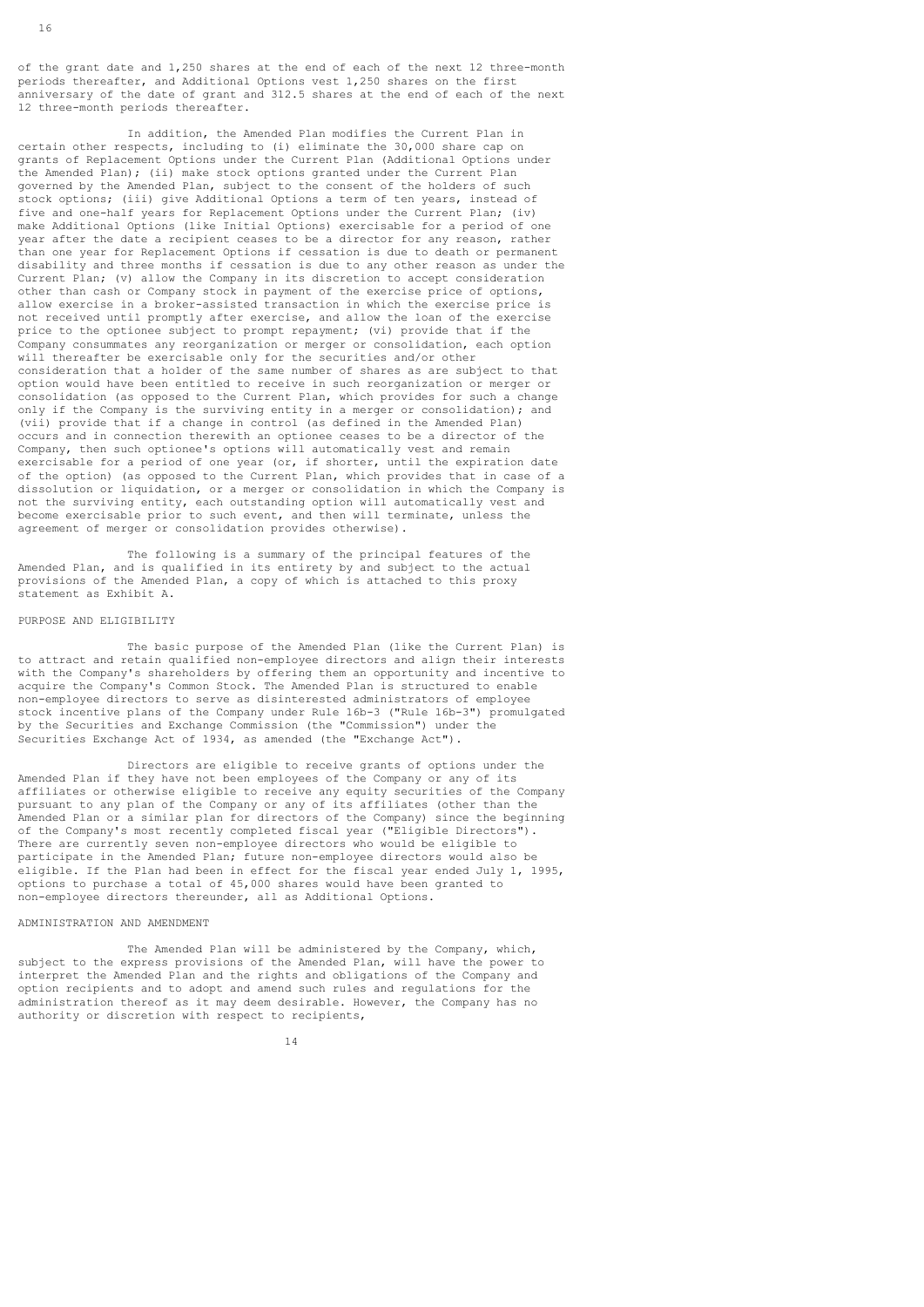timing, vesting, underlying shares or exercise price of options granted under the Amended Plan, which matters are specifically governed by the provisions of the Amended Plan.

 The Company's Board of Directors may, insofar as permitted by law, from time to time suspend or discontinue the Amended Plan or revise or amend it in any respect whatsoever, subject to shareholder approval to the extent required by Rule 16b-3 if the amendment would increase the number of shares subject to the Amended Plan, increase the number of shares for which an option or options may be granted to any optionee, change the class of persons eligible to receive options, provide for the grant of options having an exercise price per option share less than the exercise price specified in the Amended Plan, extend the final date upon which options may be granted, or otherwise materially increase the benefits accruing to participants in a manner not specifically contemplated by the Amended Plan or affect the Amended Plan's compliance with Rule 16b-3.

## TERMINATION OF THE AMENDED PLAN

 Options may not be granted under the Amended Plan after the earlier to occur of May 15, 2005 (the termination date of the Current Plan) or the date of a Change in Control (as defined in the Amended Plan), but each option properly granted under the Amended Plan will remain in effect until such option has been exercised or terminated in accordance with its terms and the terms of the Amended Plan.

#### OPTION GRANTS

 As under the Current Plan, each Eligible Director will, upon first becoming an Eligible Director, receive a one-time grant of an option (an "Initial Option") to purchase up to 20,000 shares of the Company's Common Stock at an exercise price per share equal to the fair market value of the Company's Common Stock on the date of grant. (The market price of the Company's Common Stock on September 1, 1995 was \$20.125.) The Company's current non-employee directors have previously received initial non-employee directors options under the Current Plan, and are therefore not eligible to receive such Initial Options.

 Immediately following each annual meeting of shareholders of the Company after an Eligible Director joins the Company's Board, if the Eligible Director has served as a director since his or her election or appointment and has been re-elected as a director at such annual meeting, such Eligible Director will automatically receive an Additional Option to purchase up to 5,000 shares of the Company's Common Stock at an exercise price per share equal to the fair market value of the Company's Common Stock on the date of grant. Each of the Company's current non-employee directors who are standing for reelection would receive Additional Options immediately after the Company's 1996 annual meeting of shareholders and subsequent annual meetings, if re-elected to the board at such meetings.

## VESTING AND EXERCISE OF OPTIONS

 Initial Options will vest and become exercisable in installments of 5,000 shares on the first anniversary of the date of grant and 1,250 shares at the end of each of the next 12 three-month periods thereafter. Additional Options will vest and become exercisable in installments of 1,250 shares on the first anniversary of the date of grant and 312.5 shares at the end of each of the next 12 three-month periods thereafter. Notwithstanding the foregoing, however, (i) Initial Options and Additional Options will vest and become exercisable only if the optionee has remained an Eligible Director for the entire period from the date of grant to the vesting date and (ii) Initial Options and Additional Options that have not vested and become exercisable at the time the optionee ceases to be a director will terminate.

 The option exercise price will be payable upon exercise in cash or Company stock delivered by the optionee or retained by the Company from the stock otherwise issuable upon exercise (in either case valued at fair market value as of the exercise date), or such other consideration as the Company may deem acceptable. The Company may allow exercise of an option in a broker-assisted or similar transaction in which the exercise price is not received by the Company until promptly after exercise, and/or allow the Company to loan the exercise price to the person entitled to exercise the option, if the exercise will be followed by a prompt sale of some or all of the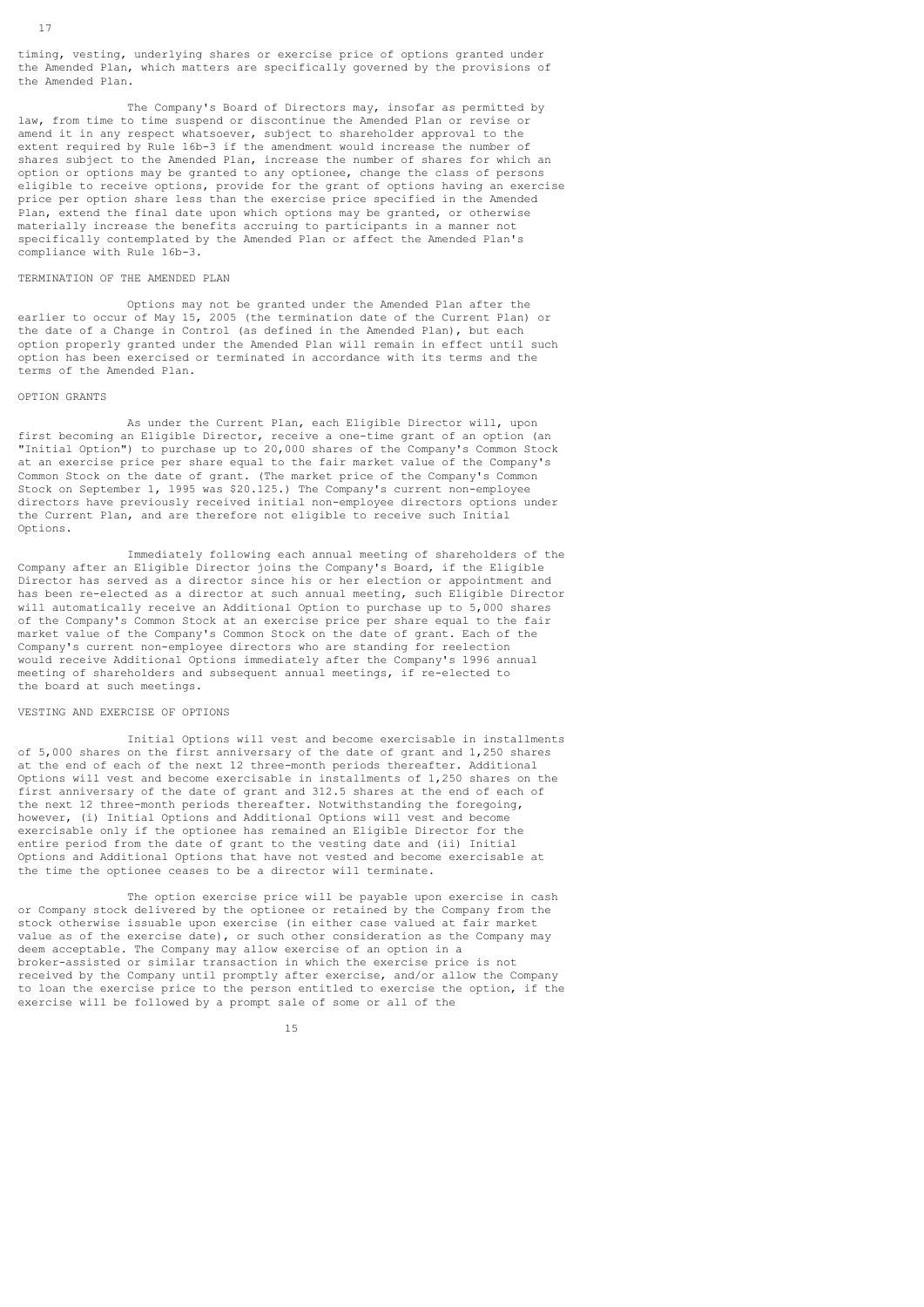underlying shares and a portion of the sales proceeds is dedicated to full payment of the exercise price and any applicable tax withholding.

## TERMINATION OF OPTIONS

 No option granted under the Amended Plan will be exercisable later than ten years after its grant. If an optionee ceases to be a director of the Company for any reason, all Initial Options and Additional Options granted to such optionee will be exercisable, to the extent already exercisable at the date such optionee ceases to be a director, for a period of 365 days after that date (or, if sooner, until the expiration of the option according to its terms), and will then terminate.

### SECURITIES SUBJECT TO THE AMENDED PLAN

 The 800,000 shares of Common Stock that may be issued upon exercise of options granted under the Current Plan are being carried over to the Amended Plan, so that the Amended Plan does not represent any increase in authorized shares. In the event that any outstanding option under the Amended Plan expires by reason of lapse of time or is otherwise terminated without exercise for any reason, then the shares of Common Stock subject to any such option that have not been issued upon exercise of the option shall again become available in the pool of shares of Common Stock for which options may be granted under the Amended Plan.

## CORPORATE TRANSACTIONS; CHANGES IN CONTROL

 The number of shares of Common Stock available for issuance upon exercise of options granted under the Amended Plan, the number of shares for which each outstanding option can be exercised, and the exercise price per share of options will be appropriately and proportionately adjusted in connection with a subdivision or consolidation of shares or the payment of a stock dividend or any other increase or decrease in the number of issued and outstanding shares of capital stock of the Company effected without receipt of consideration by the Company.

 If the Company consummates any reorganization or merger or consolidation, each option outstanding under the Amended Plan will thereafter be exercisable only for the securities and/or other consideration that a holder of the same number of shares of Common Stock as are subject to that option would have been entitled to receive in such reorganization or merger or consolidation. If a Change in Control of the Company (as defined in the Amended Plan) occurs and in connection with such change in control any optionee ceases to be a director of the Company, then such optionee's options granted under the Amended Plan will automatically accelerate and become immediately exercisable. Without limitation, a director will be deemed to have ceased to be a director of the Company in connection with a Change in Control if such director (i) is removed by or resigns upon request of a person exercising practical voting control over the Company following the Change in Control, or (ii) is willing and able to continue as a director of the Company but is not re-elected to or retained on the Company's Board of Directors by the Company's shareholders through the shareholder vote or consent action for election of directors that precedes and is taken in connection with, or next follows, the change in control.

#### FEDERAL INCOME TAX CONSEQUENCES

 The following is a brief description of the federal income tax treatment that will generally apply to options granted under the Amended Plan, based on federal income tax laws in effect on the date of this Proxy Statement. The exact federal income tax treatment of options will depend on the specific circumstances of the recipient. No information is provided herein with respect to estate, inheritance, gift, state or local tax laws, although there may be certain tax consequences upon the receipt or exercise of an option or other award or the disposition of any acquired shares under those laws. RECIPIENTS OF OPTIONS ARE ADVISED TO CONSULT THEIR PERSONAL TAX ADVISORS WITH REGARD TO ALL CONSEQUENCES ARISING FROM THE GRANT OR EXERCISE OF OPTIONS, AND THE DISPOSITION OF ANY ACQUIRED SHARES.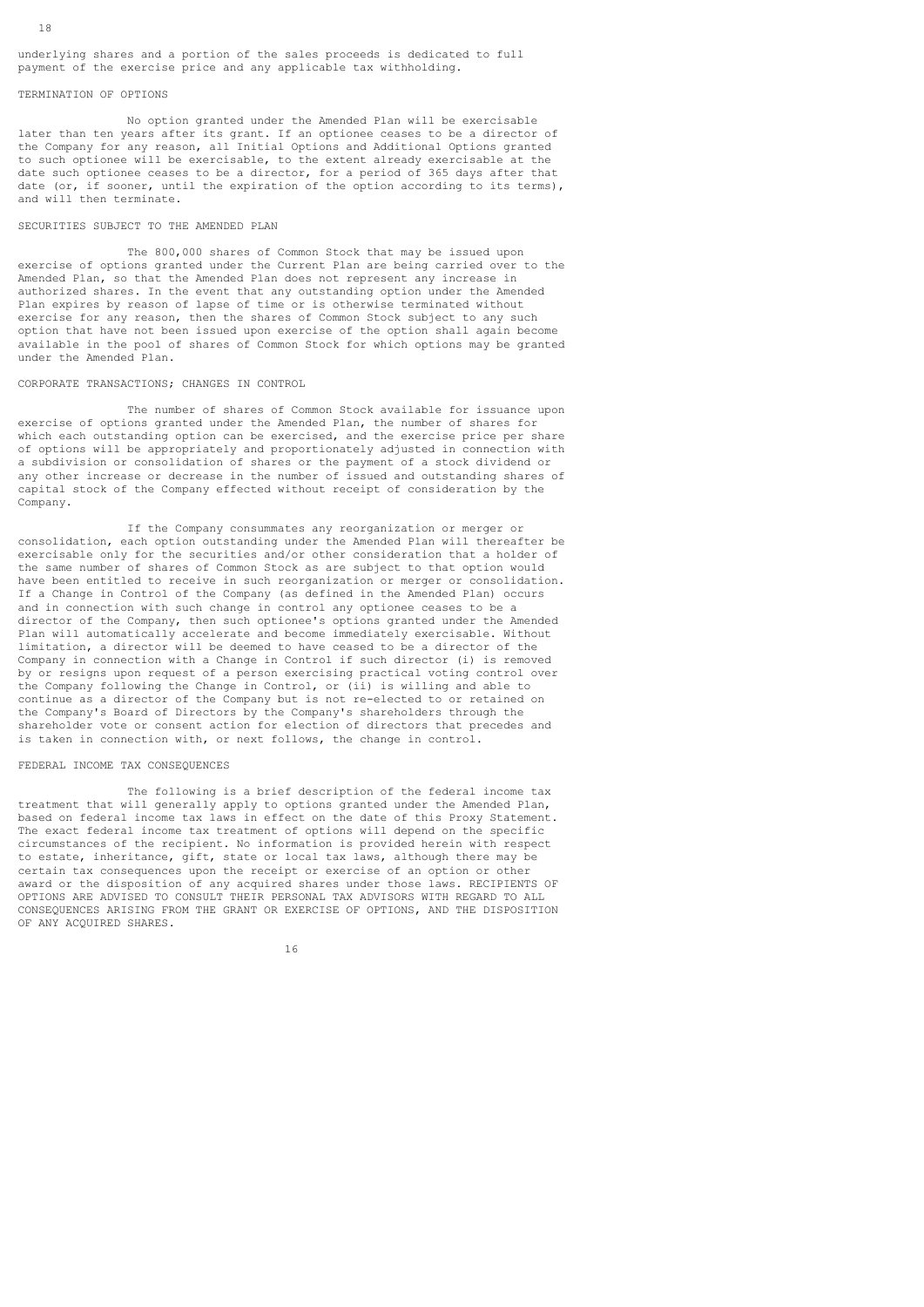Options granted under the Amended Plan are non-qualified options for purposes of the Internal Revenue Code (the "Code"). The grant of a non-qualified option is generally not a taxable event for the optionee and does not entitle the Company to any deduction. Upon exercise of the option, the optionee will generally recognize ordinary income in an amount equal to the excess of the fair market value of the stock acquired upon exercise of the option ("Option Shares") (determined as of the date of the exercise) over the exercise price of such option, and the Company will be entitled to a deduction equal to such amount. The amount included in the optionee's taxable income on the exercise of the option will be added to the exercise price in determining the optionee's basis in the acquired shares. A subsequent sale of the Option Shares generally will give rise to capital gain or loss equal to the difference between the sales price and the Optionee's basis in the shares sold. Such gain or loss will be treated as short-term or long-term depending on the optionee's holding period for the shares involved in the disposition.

 With certain exceptions, an individual may not deduct investment-related interest to the extent such interest exceeds the individual's net investment income for the year. Investment interest generally includes interest paid on indebtedness incurred to purchase Common Stock. Interest disallowed under this rule may be carried forward to and deducted in later years, subject to the same limitations.

 Special rules will apply in cases where an optionee pays the exercise or purchase price of the option or applicable withholding tax obligations under the Amended Plan by delivering previously owned Common Stock or by reducing the amount of Common Stock otherwise issuable pursuant to the option. The surrender or withholding of such shares will in certain circumstances result in the recognition of income with respect to such shares.

The Amended Plan provides that, in the event of certain changes in ownership or control of the Company, the right to exercise options otherwise subject to a vesting schedule may be accelerated. In that event and depending upon the individual circumstances of the recipient, an amount with respect to such award may constitute an "excess parachute payment" under the "golden parachute" provisions of the Code. Pursuant to these provisions, a recipient will be subject to a 20% excise tax (in addition to Federal income tax) on any "excess parachute payment," and the Company will be denied a deduction with respect to such payment. Recipients of awards should consult their tax advisors as to whether accelerated vesting of an award in connection with a change of ownership or control of the Company would give rise to an "excess parachute payment."

### VOTE REQUIRED AND BOARD OF DIRECTORS' RECOMMENDATION

 The affirmative vote of a majority of the shares of Common Stock represented in person or by proxy at the meeting and entitled to vote is required for approval of the Amended Plan. Abstentions and broker non-votes will each be counted present for purposes of determining the presence of a quorum. Abstentions will have the same effect as a negative vote. Broker non-votes, on the other hand, will have no effect on the outcome of the vote.

 THE BOARD OF DIRECTORS RECOMMENDS THAT SHAREHOLDERS VOTE FOR APPROVAL OF THE AMENDED AND RESTATED STOCK OPTION PLAN FOR NON-EMPLOYEE DIRECTORS.

#### RATIFICATION OF SELECTION OF INDEPENDENT PUBLIC ACCOUNTANTS

 By selection of the Company's Board of Directors, the international accounting firm of KPMG Peat Marwick LLP, certified public accountants, has served the Company as its auditors since its incorporation in 1970. The Board of Directors has again selected KPMG Peat Marwick LLP to serve as the Company's independent accountants for the fiscal year ending June 29, 1996. The matter is not required to be submitted for shareholder approval, but the Board of Directors has elected to seek ratification of its selection of the independent accountants by the affirmative vote of a majority of the shares represented and voted at the Meeting. If the shareholders do not ratify this selection, the Board of Directors will reconsider its selection of KPMG Peat Marwick LLP and will either continue to retain this firm or appoint new auditors upon recommendation of the Audit Committee.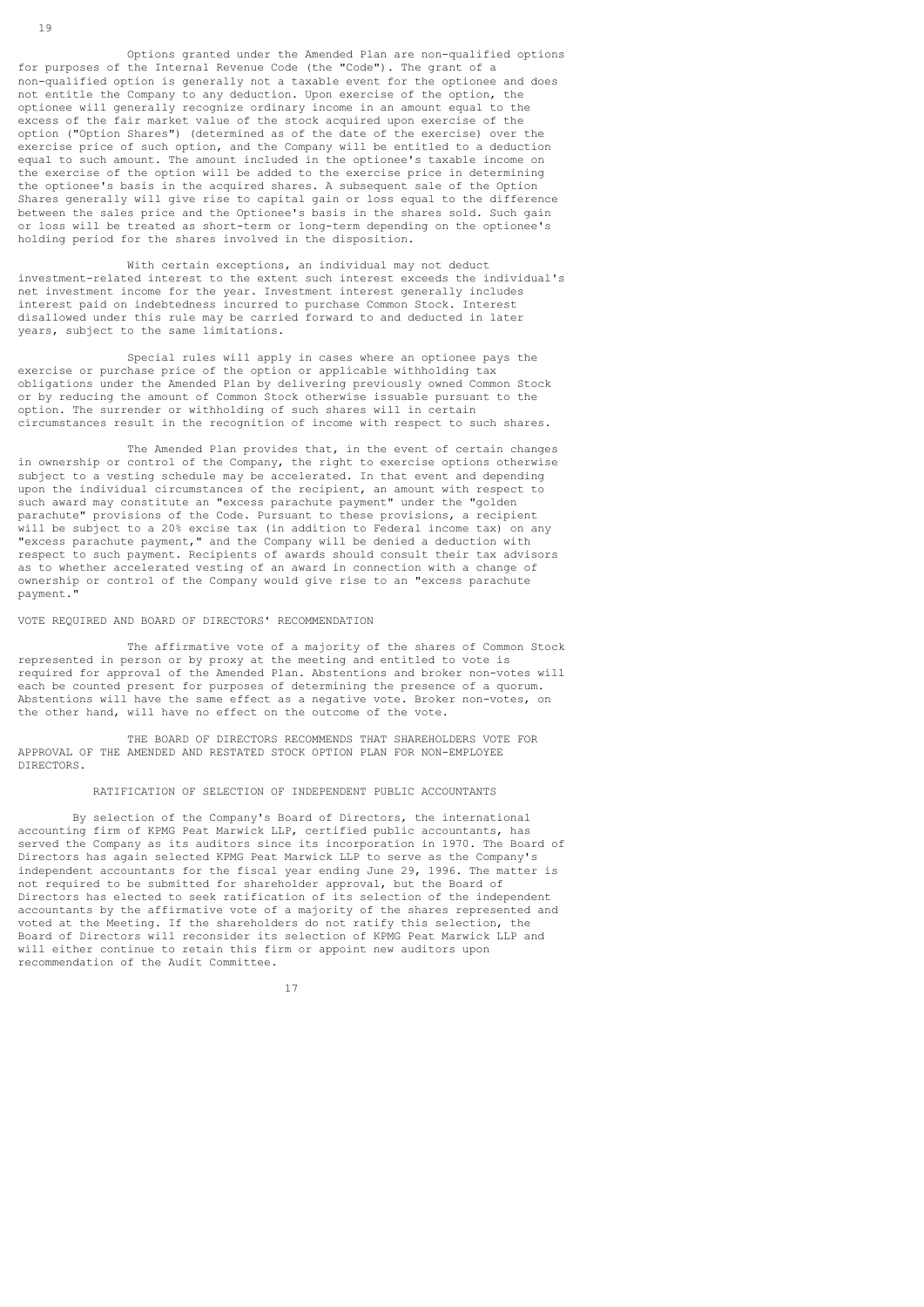One or more representatives of KPMG Peat Marwick LLP are expected to be present at the Meeting and will have an opportunity to make a statement if they so desire and will be available to respond to appropriate questions.

 THE BOARD OF DIRECTORS RECOMMENDS THAT SHAREHOLDERS VOTE FOR THE RATIFICATION OF THE SELECTION OF KPMG PEAT MARWICK LLP AS THE INDEPENDENT ACCOUNTANTS OF THE COMPANY FOR THE FISCAL YEAR ENDING JUNE 29, 1996.

#### SHAREHOLDER PROPOSALS

 Shareholders who wish to include proposals for action at the Company's 1996 Annual Meeting of Shareholders in next year's proxy statement and proxy card must cause their proposals to be received in writing by the Company at its address set forth on the first page of this Proxy Statement no later than June 4, 1996. Such proposals should be addressed to the Company's Secretary, and may be included in next year's proxy statement if they comply with certain rules and regulations promulgated by the Commission.

 Shareholders who do not present proposals for inclusion in the Proxy Statement but who still intend to submit a proposal at the 1996 Annual Meeting must, in accordance with the Company's bylaws, provide timely written notice of the matter to the Secretary of the Company. To be timely, a shareholder's written notice must be delivered to or mailed and received at the principal executive offices of the Company not less than 60 days nor more than 120 days prior to the Annual Meeting as originally scheduled. If less than 70 days notice or prior public disclosure of the date of the scheduled Annual Meeting is given, then notice of the proposed business matter must be received by the Secretary not later than the close of business on the tenth day following the day on which such notice of the date of the scheduled Annual Meeting was mailed or the day on which such public disclosure was made, whichever first occurs. Any notice to the Secretary must include as to each matter the shareholder proposes to bring before the meeting: (i) a brief description of the proposal desired to be brought before the Annual Meeting and the reasons for conducting such business at the Annual Meeting; (ii) the name and record address of the shareholder proposing such business and any other shareholders known by such shareholder to be supporting such proposal; (iii) the class and number of shares of the Company's stock which are beneficially owned by the shareholder and any other shareholders known by such shareholder to be supporting such proposal; and (iv) any financial interest of the shareholder in such proposal.

#### OTHER MATTERS

 The Board of Directors of the Company does not know of any other matters that are to be presented for action at the Meeting. Should any other matters come before the Meeting or any adjournments and postponements thereof, the persons named in the enclosed proxy will have the discretionary authority to vote all proxies received with respect to such matters in accordance with their judgments.

#### ANNUAL REPORTS

 The Company's 1995 Annual Report to Shareholders has been mailed to shareholders concurrently with this Proxy Statement, but such report is not incorporated herein and is not deemed to be a part of this proxy solicitation material.

Irvine, California October 2, 1995

> SHAREHOLDERS ARE URGED TO SPECIFY THEIR CHOICES ON, DATE, SIGN AND RETURN THE ENCLOSED PROXY IN THE ENCLOSED ENVELOPE. PROMPT RESPONSE IS HELPFUL, AND YOUR COOPERATION WILL BE APPRECIATED.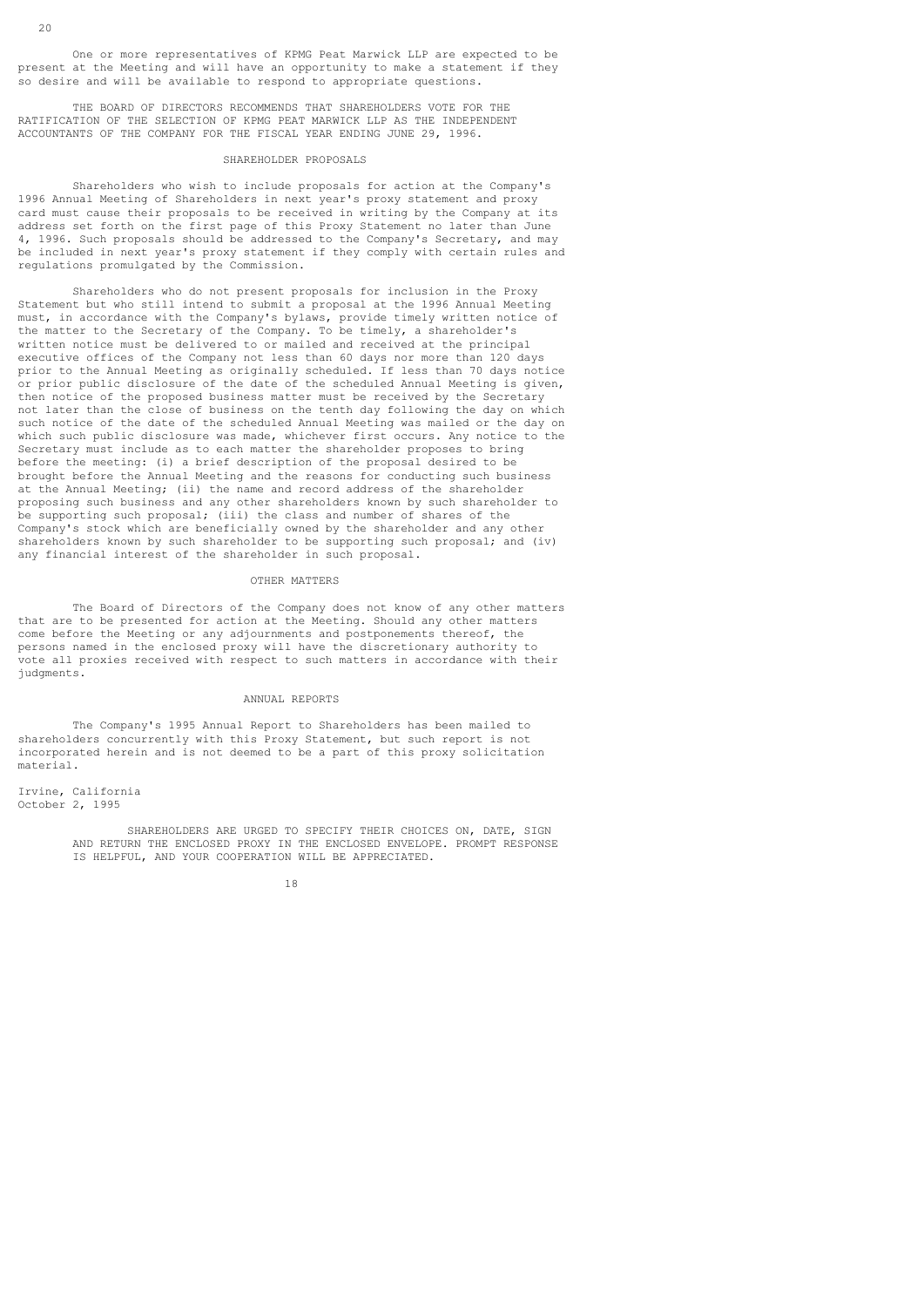#### EXHIBIT A

### WESTERN DIGITAL CORPORATION AMENDED AND RESTATED STOCK OPTION PLAN FOR NON-EMPLOYEE DIRECTORS

ARTICLE I GENERAL

 1.01 ADOPTION AND AMENDMENT. This Western Digital Corporation Amended and Restated Stock Option Plan for Non- Employee Directors (the "PLAN") was initially adopted by the Board of Directors (the "BOARD") of Western Digital Corporation (the "COMPANY") as of May 15, 1985 (the initial effective date of the Plan) subject to approval of the Company's shareholders, which was obtained at the Annual Meeting of Shareholders held on November 15, 1985. Amendment No. 1 to the Plan was adopted by the Board as of December 6, 1985, subject to shareholder approval, which was obtained at the Annual Meeting of Shareholders held on November 13, 1986. Amendment No. 2 to the Plan was adopted by the Board as of September 22, 1987, subject to shareholder approval, which was obtained at the Annual Meeting of Shareholders held on November 19, 1987. Amendment No. 3 to the Plan was approved by the Board without shareholder approval on November 19, 1987. Amendment No. 4 to the Plan was adopted by the Board as of September 22, 1988, subject to shareholder approval, which was obtained at the Annual Meeting of Shareholders held on November 17, 1988. Amendment No. 5 to the Plan was adopted by the Board as of July 27, 1989, subject to shareholder approval, which was obtained at the Annual Meeting of Shareholders held on November 16, 1989. Amendment No. 6 to the Plan was adopted by the Board as of July 26, 1990, subject to shareholder approval, which was obtained at the Annual Meeting of Shareholders held on November 15, 1990. Amendment No. 7 to the Plan was approved by the Board without shareholder approval on May 23, 1991. Amendment No. 8 to the Plan was approved by the Board as of July 21, 1994, subject to shareholder approval, which was obtained at the Annual Meeting of Shareholders held on November 10, 1994. This Amendment and Restatement of the Plan was approved by the Board on September 7, 1995, subject to shareholder approval, which was obtained at the Annual Meeting of Shareholders held on November 1, 1995, and is effective as of that date, provided that holders of options shall receive Additional Options pursuant to Section 6(a) of the Plan as amended through Amendment No. 8 thereto in respect of exercises or terminations of Initial Options or Additional Options until December 31, 1995. This Amendment and Restatement of the Plan shall govern all options granted under the Plan after the date of approval hereof by the Company's shareholders (including Additional Options granted pursuant to the preceding sentence) and all options granted under the Plan prior to that date, subject to any required consents of the holders of such options; prior to or in the absence of any such consent, options granted under the Plan as amended through Amendment No. 8 thereto will be governed by that version of the Plan.

 1.02 ADMINISTRATION. The Plan shall be administered by the Company, which, subject to the express provisions of the Plan, shall have the power to construe the Plan and any agreements or memoranda defining the rights and obligations of the Company and option recipients, to determine all questions arising thereunder, to adopt and amend such rules and regulations for the administration thereof as it may deem desirable, and otherwise to carry out the terms of the Plan and such agreements or memoranda. The interpretation and construction by the administrator of any provisions of the Plan or of any option granted under the Plan shall be final. Notwithstanding the foregoing, the administrator shall have no authority or discretion as to the selection of persons eligible to receive options granted under the Plan, the number of shares covered by options granted under the Plan, the timing of such grants, or the exercise price of options granted under the Plan, which matters are specifically governed by the provisions of the Plan.

 1.03 ELIGIBLE DIRECTORS. A person shall be eligible to receive grants of options under the Plan (an "ELIGIBLE DIRECTOR") if, at the time of the option's grant, he or she is a duly elected or appointed member of the Board, but is not and has not since the beginning of the Company's most recently completed fiscal year been (a) granted or awarded any equity securities of the Company (including, without limitation, stock options and stock appreciation rights) except pursuant to the Plan or a similar plan for directors of the Company, or (b) an employee of the Company or any of its affiliates or otherwise eligible for selection as a person to whom equity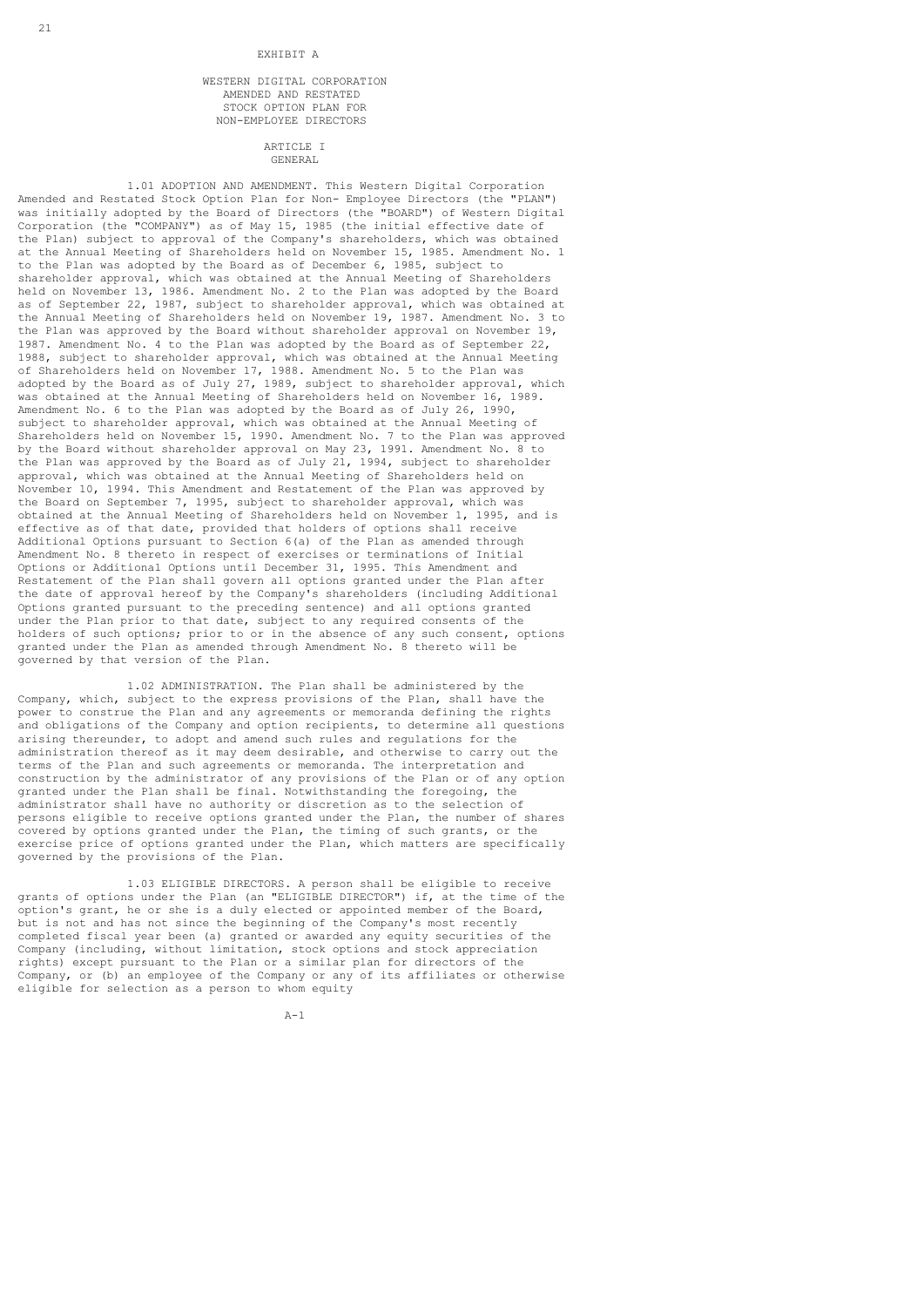securities of the Company (including, without limitation, stock options and stock appreciation rights) may be allocated or granted pursuant to any plan of the Company or any of its affiliates (other than the Plan or a similar plan for directors of the Company) entitling participants therein to acquire stock, stock options, or stock appreciation rights of the Company or any of its affiliates.

 1.04 SHARES OF COMMON STOCK SUBJECT TO THE PLAN AND GRANT LIMIT. The shares that may be issued upon exercise of options granted under the Plan shall be authorized and unissued shares of the Company's Common Stock or previously issued shares of the Company's Common Stock reacquired by the Company and unused option shares pursuant to Section 2.06. The aggregate number of shares that may be issued upon exercise of options granted under the Plan shall not exceed 800,000 shares of Common Stock, subject to adjustment in accordance with Article III.

 1.05 AMENDMENT OF THE PLAN. The Board may, insofar as permitted by law, from time to time suspend or discontinue the Plan or revise or amend it in any respect whatsoever, except that no such amendment shall alter or impair or diminish any rights or obligations under any option theretofore granted under the Plan without the consent of the person to whom such option was granted. In addition, if an amendment to the Plan would increase the number of shares subject to the Plan (as adjusted under Article III), increase the number of shares for which an option or options may be granted to any optionee (as adjusted under Article III), change the class of persons eligible to receive options under the Plan, provide for the grant of options having an exercise price per option share less than the exercise price specified in the Plan, extend the final date upon which options may be granted under the Plan, or otherwise materially increase the benefits accruing to participants in a manner not specifically contemplated herein or affect the Plan's compliance with Rule 16b-3 promulgated under Section 16 of the Securities Exchange Act of 1934, as amended (the "EXCHANGE ACT"), the amendment shall be approved by the Company's shareholders to the extent required to comply with Rule 16b-3 under the Exchange Act ("RULE 16B-3"). Under no circumstances may the provisions of the Plan that provide for the amounts, price, and timing of option grants be amended more than once every six months, other than to comport with changes in the Internal Revenue Code, the Employee Retirement Income Security Act of 1974, as amended ("ERISA"), or the rules thereunder. The Plan is intended to qualify as a formula plan under Rule 16b-3, but not to impose restrictions included in the Plan for purposes of compliance with Rule 16b-3 if those restrictions become unnecessary to compliance with Rule 16b-3. Accordingly, notwithstanding the foregoing, the administrator may administer and amend the Plan to comply with or take advantage of changes in the rules (or interpretations thereof) promulgated by the Securities and Exchange Commission or its staff under Section 16 of the Exchange Act, subject to the shareholder approval requirement described above.

 1.06 TERM OF PLAN. Options may be granted under the Plan until the earlier to occur of May 15, 2005 or the date of a Change in Control, as defined in Section 3.02. In addition, no options may be granted during any suspension of the Plan or after its termination for any reason. Notwithstanding the foregoing, each option properly granted under the Plan shall remain in effect until such option has been exercised or terminated in accordance with its terms and the terms of the Plan.

 1.07 RESTRICTIONS. All options granted under the Plan shall be subject to the requirement that, if at any time the Company shall determine, in its discretion, that the listing, registration or qualification of the shares subject to options granted under the Plan upon any securities exchange or under any state or federal law, or the consent or approval of any government or regulatory body or authority, is necessary or desirable as a condition of, or in connection with, the granting of such an option or the issuance, if any, or purchase of shares in connection therewith, such option may not be exercised in whole or in part unless such listing, registration, qualification, consent or approval shall have been effected or obtained free of any conditions not acceptable to the Company. Unless the shares of stock to be issued upon exercise of an option granted under the Plan have been effectively registered under the Securities Act of 1933, as amended (the "SECURITIES ACT") as now in force or hereafter amended, the Company shall be under no obligation to issue any shares of stock covered by any option unless the person who exercises such option, in whole or in part, shall give a written representation and undertaking to the Company satisfactory in form and scope to counsel to the Company and upon which, in the opinion of such counsel, the Company may reasonably rely, that he or she is acquiring the shares of stock issued to him or her pursuant to such exercise of the option for his or her own account as an investment and not with a

 $A-2$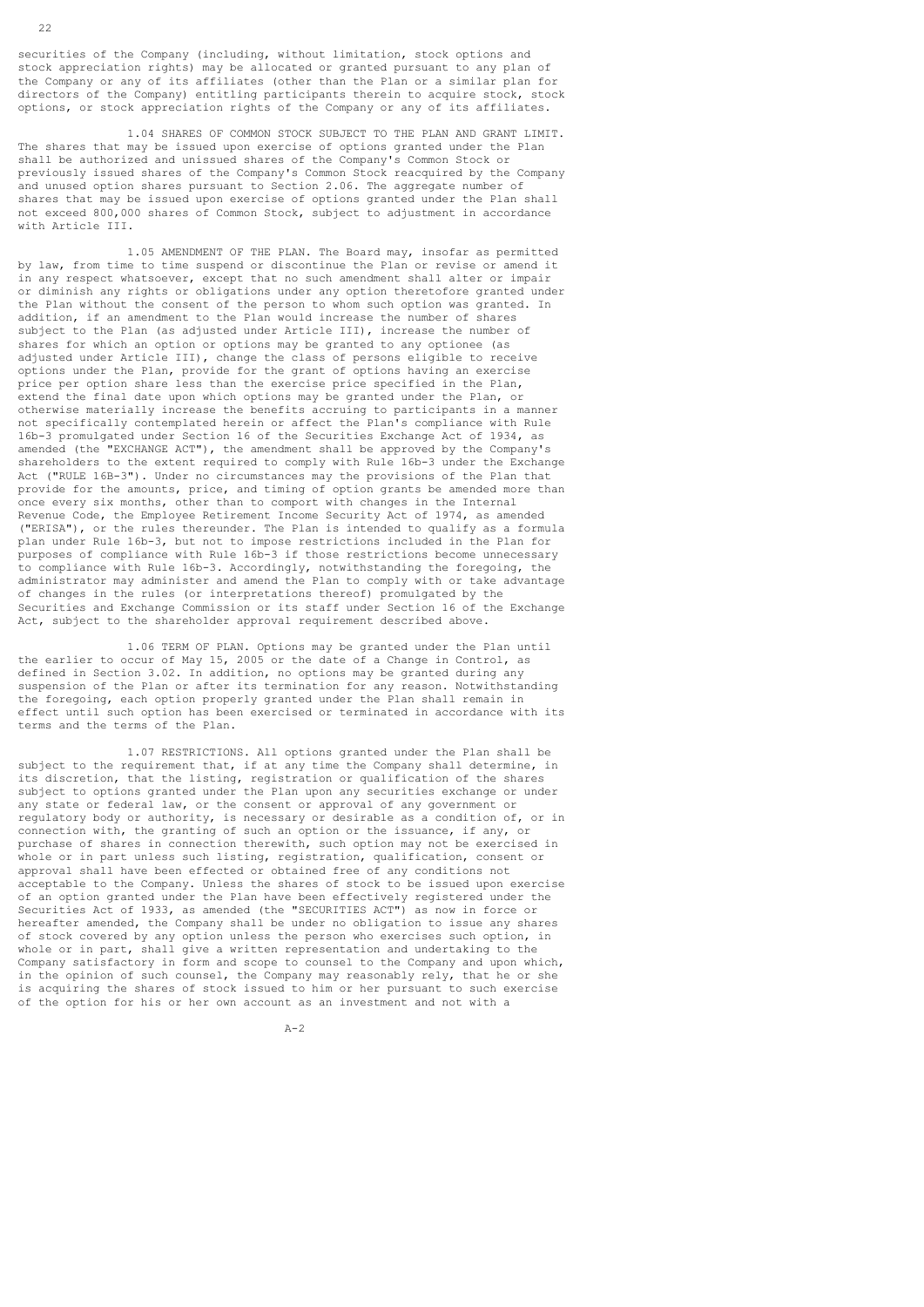view to, or for sale in connection with, the distribution of any such shares of stock, and that he or she will make no transfer of the same except in compliance with any rules and regulations in force at the time of such transfer under the Securities Act, or any other applicable law or regulation, and that if shares of stock are issued without such registration, a legend to this effect may be endorsed upon the securities so issued and the Company may order its transfer agent to stop transfer of such shares.

 1.08 NONASSIGNABILITY. No option granted under the Plan shall be assignable or transferable by the grantee except by will or by the laws of descent and distribution or pursuant to a qualified domestic relations order or, in the discretion of the administrator and under circumstances that would not adversely affect the interests of the Company, as otherwise permitted by rule or interpretation of the Securities and Exchange Commission or its staff as an exception to the general proscription on transfer of derivative securities set forth in Rule 16b-3 (or any successor rule) or applicable interpretations thereof. During the lifetime of the optionee, the option shall be exercisable only by the optionee (or the optionee's permitted transferee) or his or her guardian or legal representative.

 1.09 WITHHOLDING TAXES. Whenever shares of stock are to be issued upon exercise of an option granted under the Plan, the administrator shall have the right to require the optionee to remit to the Company an amount sufficient to satisfy any federal, state and local withholding tax requirements prior to such issuance. The administrator may, in the exercise of its discretion, allow satisfaction of tax withholding requirements by accepting delivery of stock of the Company or by withholding a portion of the stock otherwise issuable upon exercise of an option.

 1.10 DEFINITION OF "FAIR MARKET VALUE." For purposes of the Plan, the "FAIR MARKET VALUE" of a share of stock as of a particular date shall be: (a) if the stock is listed on an established stock exchange or exchanges (including, for this purpose, The Nasdaq Stock Market), the last reported sale price per share of the stock on such date on the principal exchange on which it is traded or, if no sale was made on such date on such principal exchange, then as of the next preceding date on which such a sale was made; or (b) if the stock is not then listed on an exchange, the average of the closing bid and asked prices per share for the stock in the over-the-counter market as quoted on the NASDAQ system on such date (in the case of (a) or (b), subject to adjustment as and if necessary and appropriate to set an exercise price not less than 100% of the fair market value of the stock on the date an option is granted); or (c) if the stock is not then listed on an exchange or quoted in the over-the-counter market, an amount determined in good faith by the administrator. The fair market value of rights or property other than stock shall be determined by the administrator on the basis of such factors as it may deem appropriate.

 1.11 RIGHTS AS A SHAREHOLDER. An optionee or a permitted transferee of an option shall have no rights as a shareholder with respect to any shares issuable or issued upon exercise of the option until the date of the receipt by the Company of all amounts payable in connection with exercise of the option, including the exercise price and any amounts required pursuant to Section 1.09.

### ARTICLE II STOCK OPTIONS

 2.01 GRANTS OF INITIAL OPTIONS. Each Eligible Director shall, upon first becoming an Eligible Director, receive a one-time grant of an option to purchase up to 20,000 shares of the Company's Common Stock at an exercise price per share equal to the fair market value of the Company's Common Stock on the date of grant, subject to (a) vesting as set forth in Section 2.03, and (b) adjustment as set forth in Article III. Options granted under this Section 2.01 are "INITIAL OPTIONS" for purposes hereof. An Eligible Director who has received an initial grant of stock options under the Plan or pursuant to a prior option plan for the Company's directors shall not be eligible to receive an Initial Option.

 2.02 GRANTS OF ADDITIONAL OPTIONS. Immediately following the annual meeting of shareholders of the Company next following an Eligible Director's becoming an Eligible Director and immediately following each subsequent annual meeting of shareholders of the Company, in each case if the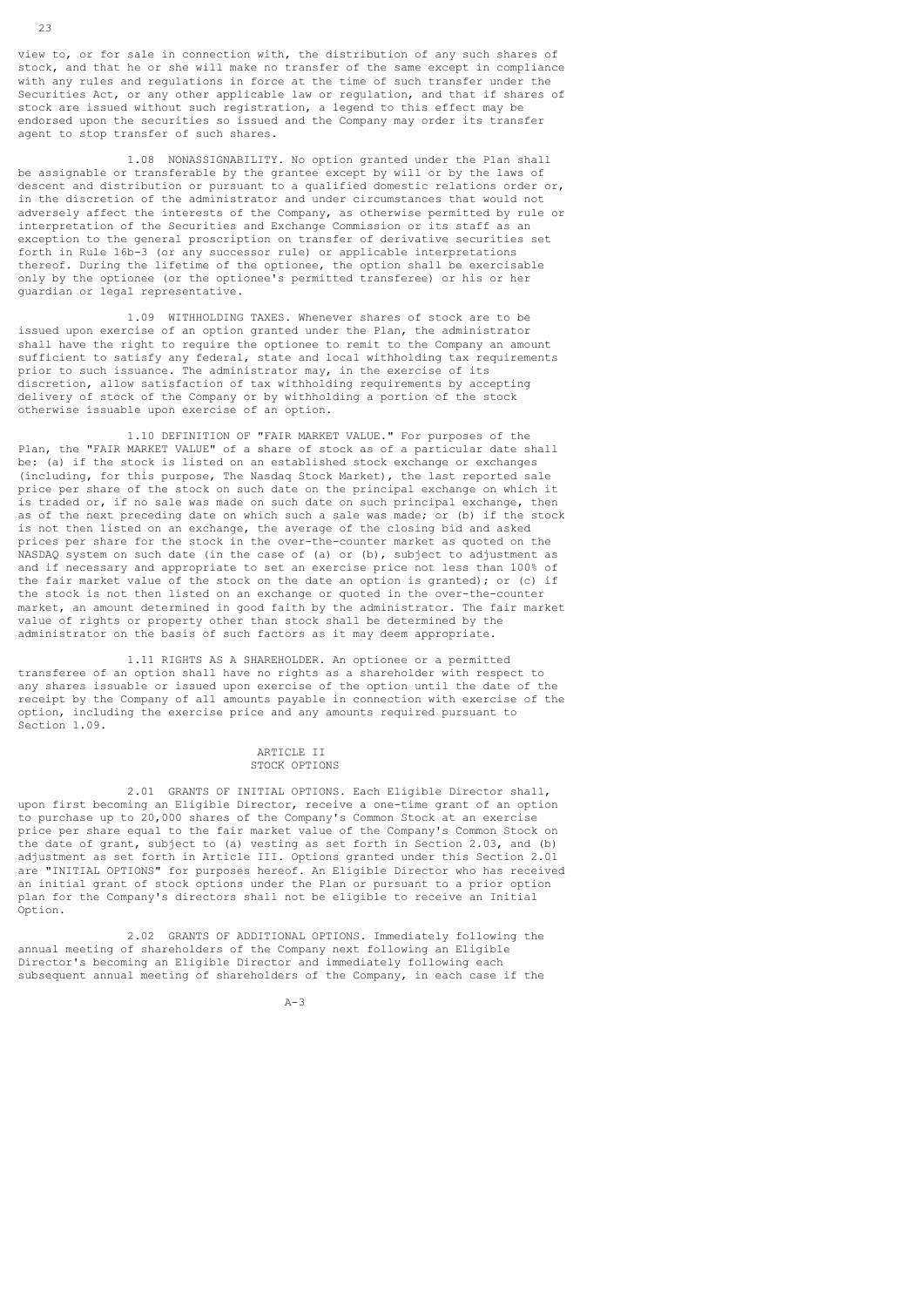Eligible Director has served as a director since his or her election or appointment and has been re-elected as a director at such annual meeting, such Eligible Director shall automatically receive an option to purchase up to 5,000 shares of the Company's Common Stock (an "ADDITIONAL OPTION"). In addition to the Additional Options described above, an individual who was previously an Eligible Director and received an initial grant of stock options under the Plan or pursuant to a prior option plan for the Company's directors, who then ceased to be a director for any reason, and who then again becomes an Eligible Director, shall upon again becoming an Eligible Director automatically receive an Additional Option. The exercise price per share for all Additional Options shall be equal to the fair market value of the Company's Common Stock on the date of grant, subject to (a) vesting as set forth in Section 2.03, and (b) adjustment as set forth in Article III.

 2.03 VESTING. Initial Options shall vest and become exercisable in installments of 5,000 shares on the first anniversary of the date of grant and 1,250 shares at the end of each of the next 12 three-month periods thereafter. Additional Options shall vest and become exercisable in installments of 1,250 shares on the first anniversary of the date of grant and 312.5 shares at the end of each of the next 12 three-month periods thereafter. Notwithstanding the foregoing, however, but subject to Section 3.02, (i) Initial Options and Additional Options will vest and become exercisable as set forth herein only if the optionee has remained a director for the entire period from the date of grant to the date specified herein for vesting, and (ii) Initial Options and Additional Options that have not vested and become exercisable at the time the optionee ceases to be a director shall terminate.

 2.04 EXERCISE. No option shall be exercisable except in respect of whole shares, and fractional share interests shall be disregarded. Not less than 100 shares of stock (or such other amount as is set forth in the applicable option agreement or confirming memorandum) may be purchased at one time unless the number purchased is the total number at the time available for purchase under the terms of the option. An option shall be deemed to be exercised when the Secretary or other designated official of the Company receives written notice of such exercise from or on behalf of the optionee, together with payment of the exercise price and any amounts required under Section 1.09. The option exercise price shall be payable upon the exercise of an option in legal tender of the United States or capital stock of the Company delivered in transfer to the Company by or on behalf of the person exercising the option (duly endorsed in blank or accompanied by stock powers duly endorsed in blank, with signatures guaranteed in accordance with the Exchange Act if required by the administrator) or retained by the Company from the stock otherwise issuable upon exercise or surrender of vested and exercisable options granted to the recipient and being exercised (in either case valued at fair market value as of the exercise date), or such other consideration as the administrator may from time to time in the exercise of its discretion deem acceptable in any particular instance, provided, however, that the administrator may, in the exercise of its discretion, (a) allow exercise of an option in a broker-assisted or similar transaction in which the exercise price is not received by the Company until promptly after exercise, and/or (b) allow the Company to loan the exercise price to the person entitled to exercise the option, if the exercise will be followed by a prompt sale of some or all of the underlying shares and a portion of the sales proceeds is dedicated to full payment of the exercise price and amounts required pursuant to Section 1.09.

 2.05 OPTION AGREEMENTS OR MEMORANDA. Each option granted under the Plan shall be evidenced by an option agreement duly executed on behalf of the Company and by the Eligible Director to whom such option is granted or, in the administrator's discretion, a confirming memorandum issued by the Company to the recipient, stating the number of shares of stock issuable upon exercise of the option and the exercise price, and setting forth explicitly or by reference to the Plan the time during which the option is exercisable and the times at which the options vest and become exercisable. Such option agreements or confirming memoranda may but need not be identical and shall comply with and be subject to the terms and conditions of the Plan, a copy of which shall be provided to each option recipient and incorporated by reference into each option agreement or confirming memorandum. Any option agreement or confirming memorandum may contain such other terms, provisions and conditions not inconsistent with the Plan as may be determined by the administrator.

 2.06 TERM OF OPTIONS AND EFFECT OF TERMINATION. Notwithstanding any other provision of the Plan, no option granted under the Plan shall be exercisable after the expiration of ten years from the effective date of its grant. In the event that any outstanding option under the Plan expires by reason of lapse of time or is

 $A-4$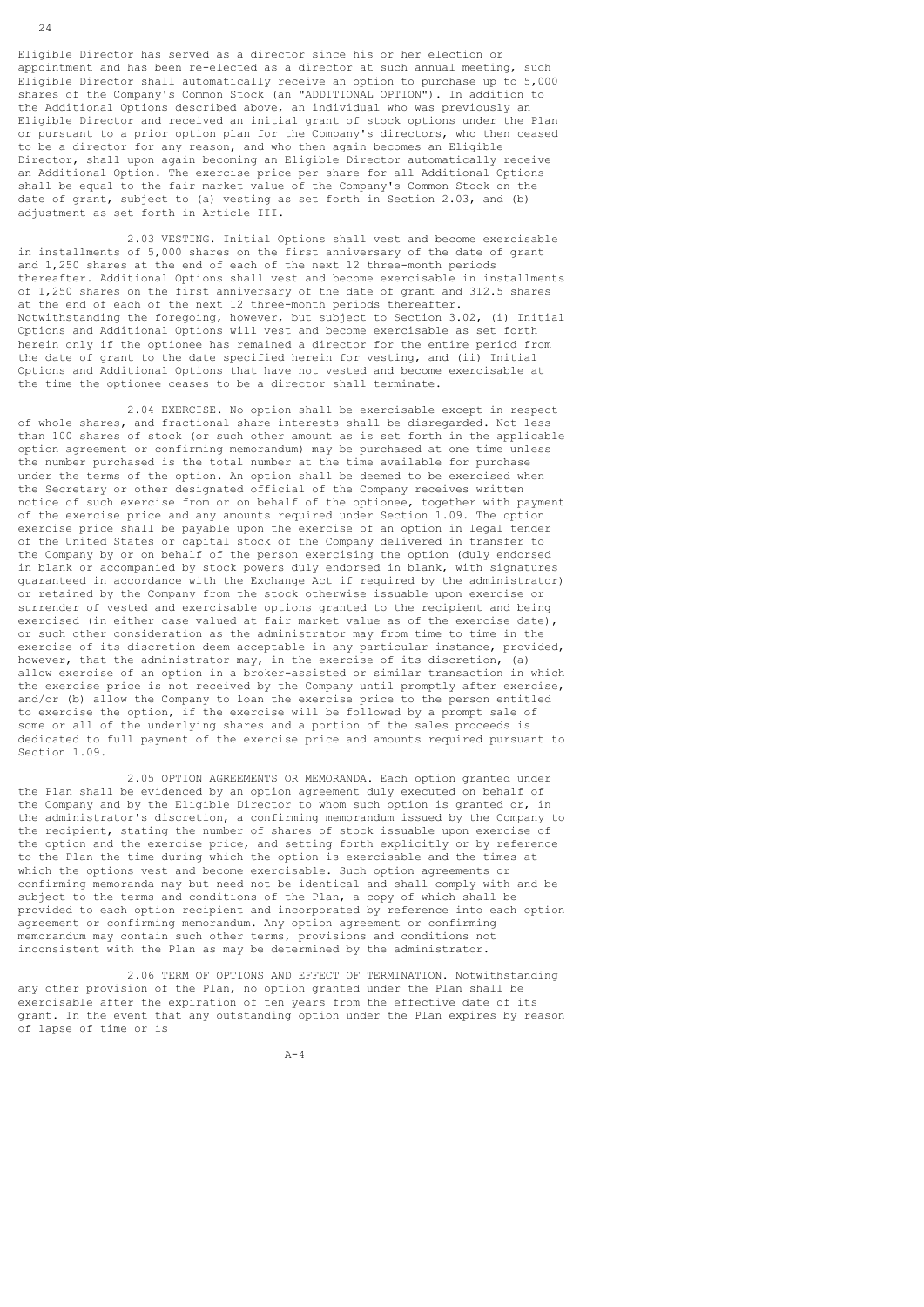otherwise terminated without exercise for any reason, then the shares of Common Stock subject to such option that have not been issued upon exercise of the option shall again become available in the pool of shares of Common Stock for which options may be granted under the Plan. In the event that the recipient of any options granted under the Plan shall cease to be a director of the Company for any reason, and subject to Section 3.02, all Initial Options and Additional Options granted under the plan to such recipient shall be exercisable, to the extent they are already exercisable at the date such recipient ceases to be a director, for a period of 365 days after that date (or, if sooner, until the expiration of the option according to its terms), and shall then terminate. In the event of the death of an optionee while such optionee is a director of the Company or within the period after termination of such status during which he or she is permitted to exercise an option, such option may be exercised by any person or persons designated by the optionee on a beneficiary designation form adopted by the administrator for such purpose or, if there is no effective beneficiary designation form on file with the Company, by the executors or administrators of the optionee's estate or by any person or persons who shall have acquired the option directly from the optionee by his or her will or the applicable laws of descent and distribution.

# ARTICLE III

## CORPORATE TRANSACTIONS

 3.01 ANTI-DILUTION ADJUSTMENTS. The number of shares of Common Stock available for issuance upon exercise of options granted under the Plan, the number of shares for which each outstanding option can be exercised, and the exercise price per share of options shall be appropriately and proportionately adjusted for any increase or decrease in the number of issued and outstanding shares of Common Stock resulting from a subdivision or consolidation of shares or the payment of a stock dividend or any other increase or decrease in the number of issued and outstanding shares of capital stock of the Company effected without receipt of consideration by the Company. No fractional interests will be issued under the Plan resulting from any such adjustments.

 3.02 REORGANIZATIONS; MERGERS; CHANGES IN CONTROL. Subject to the other provisions of this Section 3.02, if the Company shall consummate any reorganization or merger or consolidation in which holders of shares of the Company's Common Stock are entitled to receive in respect of such shares any other consideration (including, without limitation, a different number of such shares), each option outstanding under the Plan shall thereafter be exercisable, in accordance with the Plan, only for the kind and amount of securities, cash and/or other property receivable upon such reorganization or merger or consolidation by a holder of the same number of shares of Common Stock as are subject to that option immediately prior to such reorganization or merger or consolidation, and any appropriate adjustments will be made to the exercise price thereof. In addition, if a Change in Control occurs and in connection with such Change in Control any recipient of an option granted under the Plan ceases to be a director of the Company, then such recipient shall have the right to exercise his or her options granted under the Plan in whole or in part during the applicable time period provided in Section 2.06 without regard to any vesting requirements. For purposes hereof, but without limitation, a director will be deemed to have ceased to be a director of the Company in connection with a Change in Control if such director (i) is removed by or resigns upon request of a Person (as defined in paragraph (a) below) exercising practical voting control over the Company following the Change in Control or a person acting upon authority or at the instruction of such Person, or (ii) is willing and able to continue as a director of the Company but is not re-elected to or retained on the Board by the Company's shareholders through the shareholder vote or consent action for election of directors that precedes and is taken in connection with, or next follows, the Change in Control. For purposes hereof, a "CHANGE IN CONTROL" means the following and shall be deemed to occur if any of the following events occurs:

> (a) Any person, entity or group, within the meaning of Section 13(d) or 14(d) of the Exchange Act, but excluding the Company and its subsidiaries and any employee benefit or stock ownership plan of the Company or its subsidiaries and also excluding an underwriter or underwriting syndicate that has acquired the Company's securities solely in connection with a public offering thereof (such person, entity or group being referred to herein as a "PERSON"), becomes the beneficial owner (within the meaning of Rule 13d-3 promulgated under the Exchange Act) of 50% or more of either the then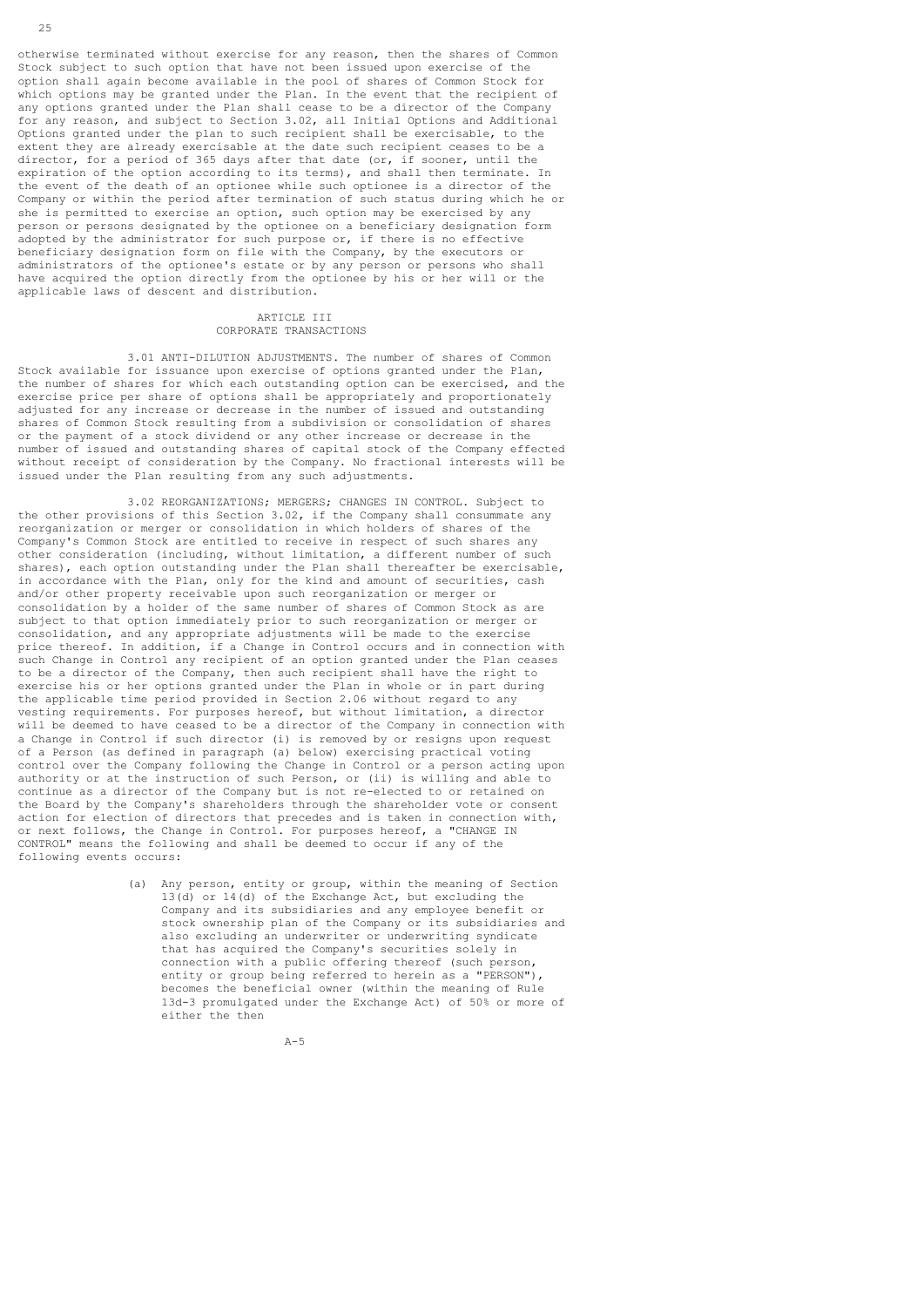outstanding shares of Common Stock or the combined voting power of the Company's then outstanding securities entitled to vote generally in the election of directors; or

- (b) Individuals who, as of the effective date hereof, constitute the Board cease for any reason to constitute at least a majority of the Board, provided that any individual who becomes a director after the effective date hereof whose election, or nomination for election by the Company's shareholders, is approved by a vote of at least a majority of the directors then comprising the Incumbent Board shall be considered to be a member of the Incumbent Board unless that individual was nominated or elected by any Person having the power to exercise, through beneficial ownership, voting agreement and/or proxy, 20% or more of either the then outstanding shares of Common Stock or the combined voting power of the Company's then outstanding voting securities entitled to vote generally in the election of directors, in which case that individual shall not be considered to be a member of the Incumbent Board unless such individual's election or nomination for election by the Company's shareholders is approved by a vote of at least two-thirds of the directors then comprising the Incumbent Board; or
- (c) Consummation by the Company of the sale or other disposition by the Company of all or substantially all of the Company's assets or a reorganization or merger or consolidation of the Company with any other person, entity or corporation, other than
	- (i) a reorganization or merger or consolidation that would result in the voting securities of the Company outstanding immediately prior thereto (or, in the case of a reorganization or merger or consolidation that is preceded or accomplished by an acquisition or series of related acquisitions by any Person, by tender or exchange offer or otherwise, of voting securities representing 5% or more of the combined voting power of all securities of the Company, immediately prior to such acquisition or the first acquisition in such series of acquisitions) continuing to represent, either by remaining outstanding or by being converted into voting securities of another entity, more than 50% of the combined voting power of the voting securities of the Company or such other entity outstanding immediately after such reorganization or merger or consolidation (or series of related transactions involving such a reorganization or merger or consolidation), or
- (ii) a reorganization or merger or consolidation effected to implement a recapitalization or reincorporation of the Company (or similar transaction) that does not result in a material change in beneficial ownership of the voting securities of the Company or its successor; or
	- (d) Approval by the shareholders of the Company or an order by a court of competent jurisdiction of a plan of liquidation of the Company.

 3.03 DETERMINATION BY THE COMPANY. To the extent that the foregoing adjustments relate to stock or securities of the Company, such adjustments shall be made by the administrator, whose determination in that respect shall be final, binding and conclusive. The grant of an option pursuant to the Plan shall not affect in any way the right or power of the Company to make adjustments, reclassifications, reorganizations or changes of its capital or business structure or to merge, consolidate, dissolve, or liquidate or to sell or transfer all or any part of its business or assets.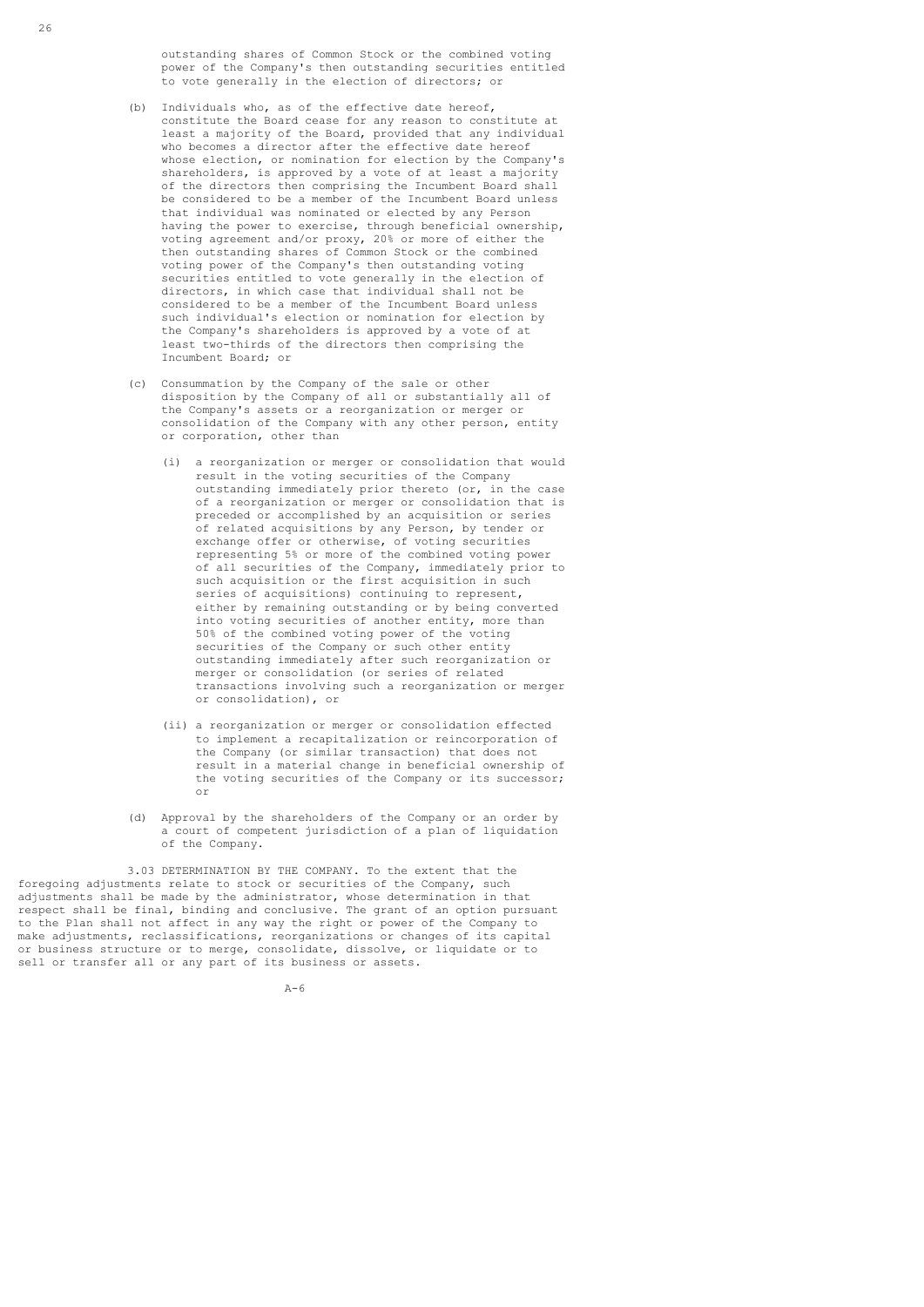### PROXY PROXY WESTERN DICITAL CORPORATION 8105 IRVINE CENTER DRIVE IRVINE, CA 92718

### THIS PROXY IS SOLICITED ON BEHALF OF THE BOARD OF DIRECTORS

 THE UNDERSIGNED HEREBY APPOINTS CHARLES A. HAGGERTY AND MICHAEL A. CORNELIUS, AND EACH OF THEM, AS PROXIES, EACH WITH THE POWER TO APPOINT HIS SUBSTITUTE, AND HEREBY AUTHORIZES THEM TO REPRESENT AND TO VOTE AS DESIGNATED BELOW ALL THE SHARES OF COMMON STOCK OF WESTERN DIGITAL CORPORATION HELD OF RECORD BY THE UNDERSIGNED ON SEPTEMBER 15, 1995 AT THE ANNUAL MEETING OF SHAREHOLDERS TO BE HELD ON NOVEMBER 1, 1995, AND AT ANY POSTPONEMENTS OR ADJOURNMENTS THEREOF. THE PROPOSALS REFERRED TO BELOW ARE DESCRIBED IN THE PROXY STATEMENT FOR THE ANNUAL MEETING OF SHAREHOLDERS DATED OCTOBER 2, 1995.

| 1. ELECTION OF DIRECTORS                                                                                                                   | FOR ALL NOMINEES LISTED BELOW<br>(except as marked to the contrary below) |
|--------------------------------------------------------------------------------------------------------------------------------------------|---------------------------------------------------------------------------|
|                                                                                                                                            | WITHHOLD AUTHORITY<br>to vote for all nominees listed below               |
| (INSTRUCTIONS: TO WITHHOLD AUTHORITY TO VOTE FOR ANY INDIVIDUAL NOMINEE, LINE<br>THROUGH OR OTHERWISE STRIKE OUT THE NOMINEE'S NAME BELOW) |                                                                           |

CHARLES A. HAGGERTY I.M. BOOTH ANDRE R. HORN

JAMES A. ABRAHAMSON

 IRWIN FEDERMAN PETER D. BEHRENDT

2. APPROVAL OF THE AMENDMENT AND RESTATEMENT OF THE COMPANY'S STOCK OPTION PLAN FOR NON-EMPLOYEE DIRECTORS WHICH WILL EFFECT CERTAIN CHANGES TO SUCH PLAN AS DESCRIBED IN THE PROXY STATEMENT REGARDING ADDITIONAL OPTION GRANTS AND OTHER MATTERS.

| <b>FOR</b> | AGAINST | ARSTAIN |
|------------|---------|---------|
|            |         |         |
|            |         |         |

3. RATIFICATION OF THE SELECTION OF KPMG PEAT MARWICK LLP AS INDEPENDENT ACCOUNTANTS FOR THE COMPANY.

| "OR<br>⊶ | AGAINST | ARSTAIN<br>----- |
|----------|---------|------------------|
|          |         |                  |

4. IN THEIR DISCRETION, THE PROXIES ARE AUTHORIZED TO VOTE UPON SUCH OTHER BUSINESS AS MAY PROPERLY COME BEFORE THE MEETING.

(IMPORTANT -- PLEASE SIGN ON OTHER SIDE)

## (CONTINUED FROM OTHER SIDE)

 THIS PROXY, WHEN PROPERLY EXECUTED, WILL BE VOTED IN THE MANNER DIRECTED HEREIN BY THE UNDERSIGNED SHAREHOLDER. IF NO DIRECTION IS MADE, THIS PROXY WILL BE VOTED FOR THE NOMINEES NAMED IN PROPOSAL 1 AND FOR PROPOSALS 2 AND 3.

defined a set of  $\mathbb{R}^n$  . The contract of  $\mathbb{R}^n$  is the contract of  $\mathbb{R}^n$  ,  $\mathbb{R}^n$ 1995

-------------------------------

# (Signature)

## ------------------------------- (Signature)

 Please sign your name exactly as it appears hereon. When shares are held by joint tenants, both should sign. When signing as attorney, executor, administrator, trustee or guardian, please give full title as such. If a corporation, please sign in full corporate name by President or other authorized officer. If a partnership, please sign in full partnership name by authorized person.

 PLEASE MARK, SIGN, DATE AND RETURN THIS PROXY CARD PROMPTLY USING THE ENCLOSED ENVELOPE.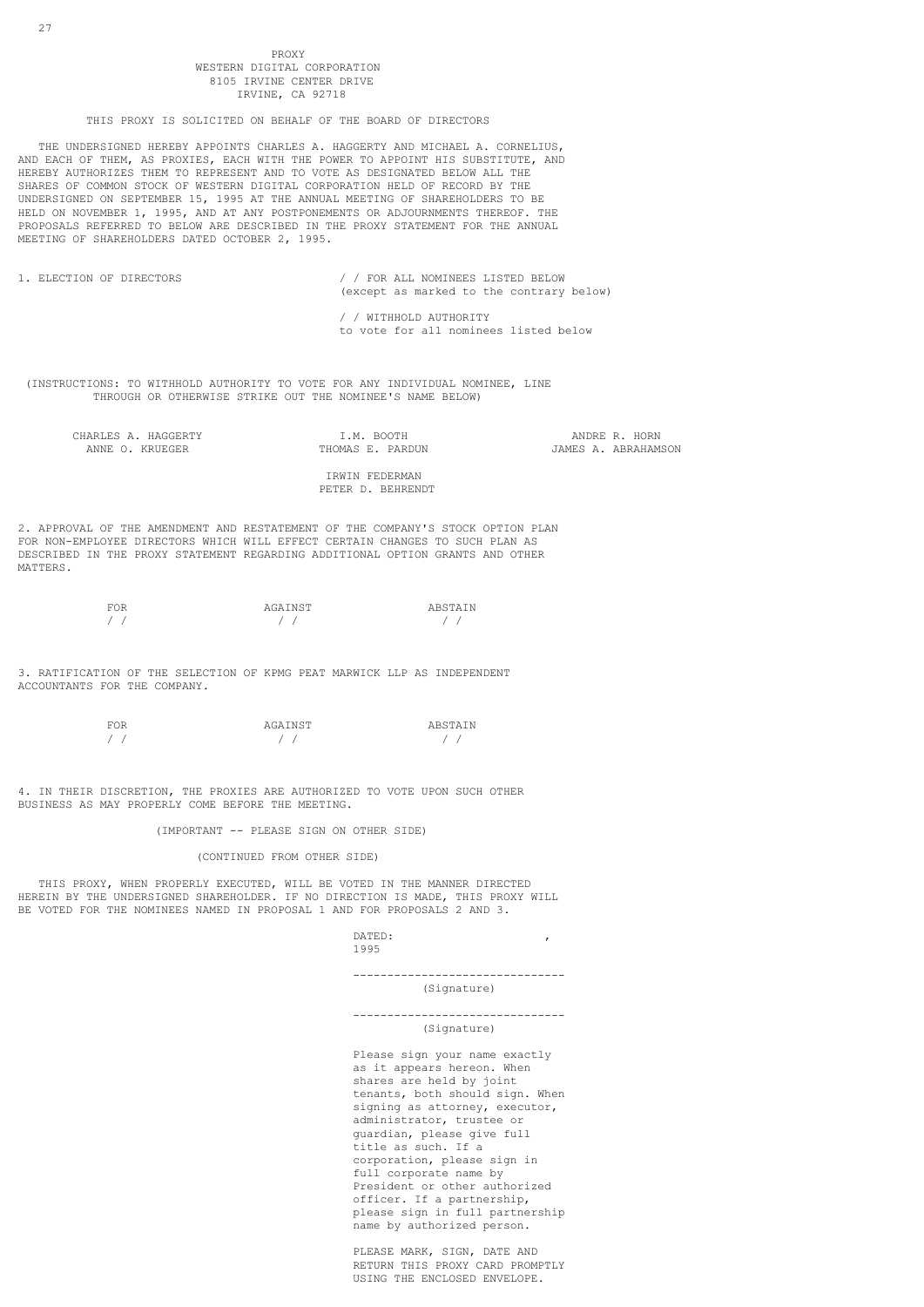TO: T. ROWE PRICE TRUST COMPANY TRUSTEE OF THE WESTERN DIGITAL CORPORATION SAVINGS AND PROFIT SHARING PLAN WITH RESPECT TO SHARES OF COMMON STOCK OF WESTERN DIGITAL CORPORATION INCLUDED IN THE SAVINGS AND PROFIT SHARING PLAN, YOU ARE HEREBY INSTRUCTED TO VOTE IN ACCORDANCE WITH THE FOLLOWING ALL SHARES ALLOCATED TO MY ACCOUNT IN THE PLAN: 1. ELECTION OF DIRECTORS / / FOR ALL NOMINEES LISTED BELOW (except as marked to the contrary below) / / WITHHOLD AUTHORITY to vote for all nominees listed below (INSTRUCTIONS: TO WITHHOLD AUTHORITY TO VOTE FOR ANY INDIVIDUAL NOMINEE, LINE THROUGH OR OTHERWISE STRIKE OUT THE NOMINEE'S NAME BELOW) CHARLES A. HAGGERTY I.M. BOOTH ANDRE R. HORN JAMES A. ABRAHAMSON IRWIN FEDERMAN PETER D. BEHRENDT 2. APPROVAL OF THE AMENDMENT AND RESTATEMENT OF THE COMPANY'S STOCK OPTION PLAN FOR NON-EMPLOYEE DIRECTORS WHICH WILL EFFECT CERTAIN CHANGES TO SUCH PLAN AS DESCRIBED IN THE PROXY STATEMENT REGARDING ADDITIONAL OPTION GRANTS AND OTHER MATTERS.

| 70R<br>. H.L | AGAINST | ARSTAIN<br>. |
|--------------|---------|--------------|
|              |         |              |

3. RATIFICATION OF THE SELECTION OF KPMG PEAT MARWICK LLP AS INDEPENDENT ACCOUNTANTS FOR THE COMPANY.

| FOR | AGAINST | ABSTAIN |
|-----|---------|---------|
|     |         |         |

4. IN THEIR DISCRETION, CHARLES A. HAGGERTY AND MICHAEL A. CORNELIUS ARE AUTHORIZED TO VOTE UPON SUCH OTHER BUSINESS AS MAY PROPERLY COME BEFORE THE MEETING.

(IMPORTANT -- PLEASE SIGN ON OTHER SIDE)

(CONTINUED FROM OTHER SIDE)

 TO PARTICIPANTS IN THE WESTERN DIGITAL CORPORATION SAVINGS AND PROFIT SHARING PLAN

 AS A PARTICIPANT IN THE SAVINGS AND PROFIT SHARING PLAN, WITH RESPECT TO SHARES OF WESTERN DITIGAL CORPORATION COMMON STOCK INCLUDED IN THE PLAN AT SEPTEMBER 15, 1995, YOU HAVE THE RIGHT TO INSTRUCT T. ROWE PRICE TRUST COMPANY, THE TRUSTEE, HOW TO VOTE SHARES ALLOCATED TO YOUR ACCOUNTS IN THE PLAN. FOR YOUR INFORMATION, A COPY OF THE PROXY STATEMENT FOR THE ANNUAL MEETING OF SHAREHOLDERS TO BE HELD ON NOVEMBER 1, 1995, IS FORWARDED HEREWITH.

 MY SHARES SHALL BE VOTED IN THE MANNER DIRECTED ABOVE. IF THIS FORM IS PROPERLY EXECUTED BUT NO DIRECTION IS MADE ABOVE, THE SHARES SHALL BE VOTED FOR THE NOMINEES NAMED IN PROPOSAL 1 AND FOR PROPOSALS 2 AND 3.<br>DATED: defined a set of  $\mathbb{R}^n$  . The contract of  $\mathbb{R}^n$  is the contract of  $\mathbb{R}^n$  ,  $\mathbb{R}^n$ 1995

-------------------------------

(Signature)

 PLEASE MARK, SIGN, DATE AND RETURN THIS INSTRUCTION CARD PROMPTLY USING THE ENCLOSED ENVELOPE.